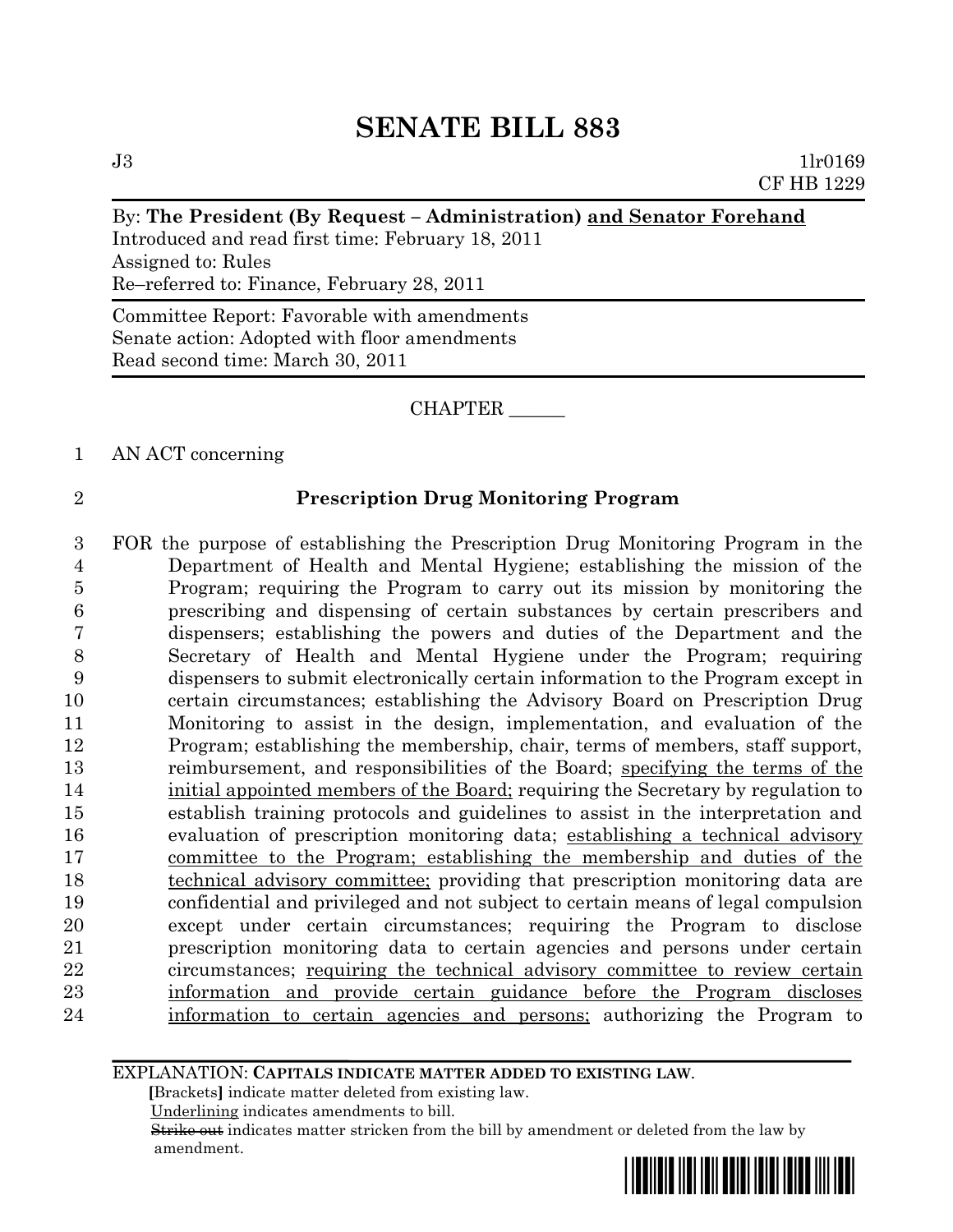disclose prescription monitoring data for certain purposes under certain circumstances; authorizing the Office of the Attorney General to seek certain relief to maintain the confidentiality of prescription monitoring data; authorizing the Program to provide prescription monitoring data to another state's prescription drug monitoring program under certain circumstances; authorizing the Program to request, receive, and use prescription monitoring data from another state's prescription drug monitoring program; authorizing the Program to enter into certain agreements with other states' prescription drug monitoring programs; prohibiting prescription monitoring data from being used as the basis for imposing clinical practice standards; establishing immunity from liability for certain agencies and persons relating to the operation and use of the Program; establishing penalties and disciplinary action for violations of the requirements of the Program; providing that the release of prescription monitoring data in a certain manner is not a violation of the requirements of the Program; providing for the termination of certain provisions of this Act and certain regulations, subject to the evaluation and reestablishment provisions of the Maryland Program Evaluation Act; requiring a certain evaluation of the Program to be made on or before a certain date; requiring the Program to develop a mechanism to allow certain persons to correct erroneous data reported to the Program; requiring the Department and the Board to report to the Governor and certain committees of the General Assembly on or before a certain date on certain matters relating to the Program; declaring the intent of the General Assembly regarding technology used by the Program; defining certain terms; and generally relating to the establishment and operation of the Prescription Drug Monitoring Program.

- BY renumbering
- Article State Government
- Section 8–403(b)(54) through (68), respectively
- to be Section 8–403(b)(55) through (69), respectively
- Annotated Code of Maryland
- (2009 Replacement Volume and 2010 Supplement)
- BY adding to
- Article Health General
- Section  $21-2A-01$  through  $\frac{21-2A-09}{21-2A-10}$  to be under the new subtitle "Subtitle 2A. Prescription Drug Monitoring Program"
- Annotated Code of Maryland
- (2009 Replacement Volume and 2010 Supplement)
- BY repealing and reenacting, without amendments,
- Article State Government
- Section 8–403(a)
- Annotated Code of Maryland
- (2009 Replacement Volume and 2010 Supplement)
- BY adding to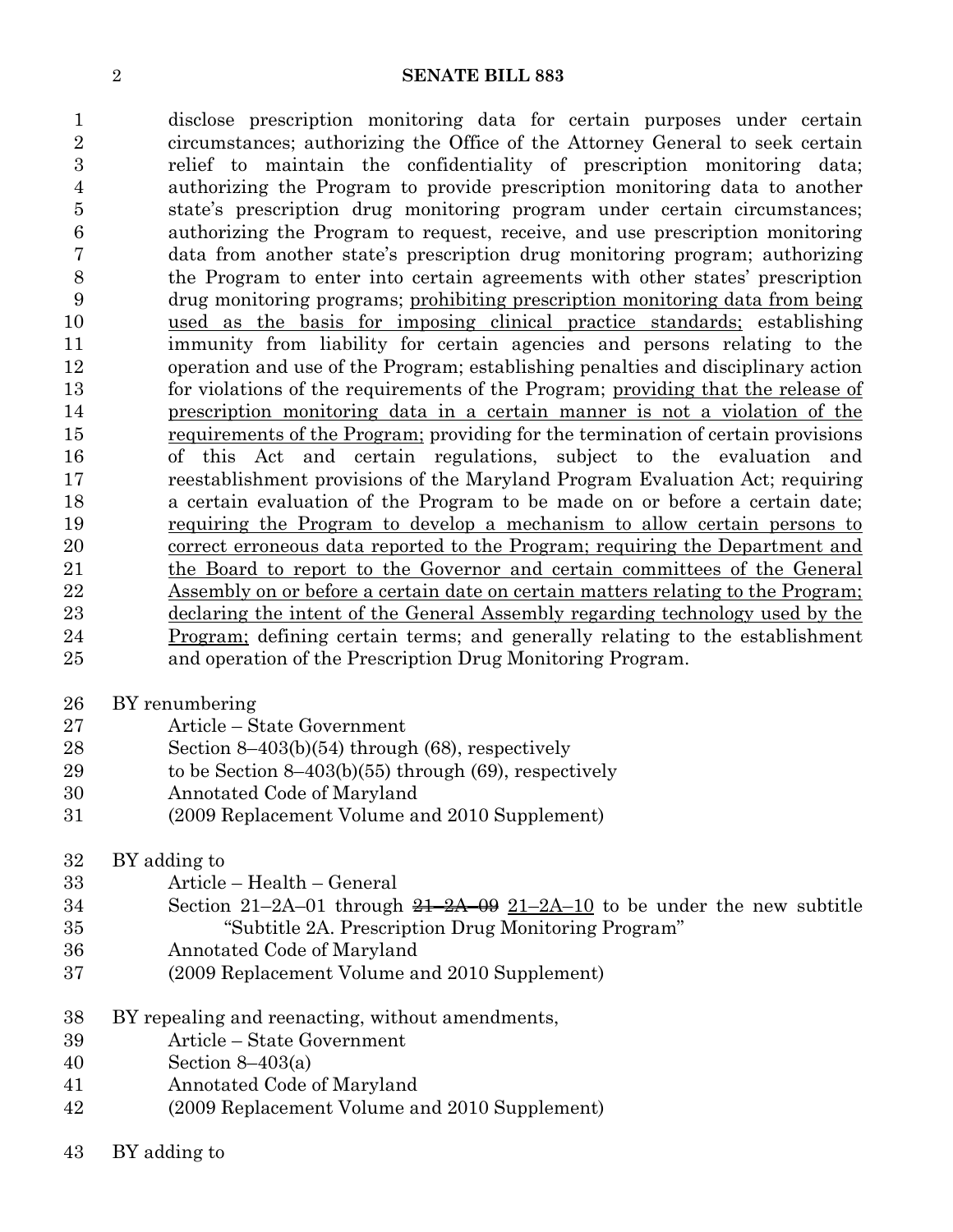Article – State Government

| $\sqrt{2}$           | Section $8-403(b)(54)$                                                                                                                                                                                                                                                            |  |  |  |
|----------------------|-----------------------------------------------------------------------------------------------------------------------------------------------------------------------------------------------------------------------------------------------------------------------------------|--|--|--|
| 3                    | Annotated Code of Maryland                                                                                                                                                                                                                                                        |  |  |  |
| $\overline{4}$       | (2009 Replacement Volume and 2010 Supplement)                                                                                                                                                                                                                                     |  |  |  |
| $\overline{5}$       | Preamble                                                                                                                                                                                                                                                                          |  |  |  |
| $\,6\,$              | WHEREAS, Thousands of Marylanders suffer from chronic pain and other                                                                                                                                                                                                              |  |  |  |
| $\bf 7$              | conditions that make access to pain medications and other pharmaceutical therapies                                                                                                                                                                                                |  |  |  |
| $8\,$                | necessary and beneficial; and                                                                                                                                                                                                                                                     |  |  |  |
| 9                    | WHEREAS, Increasing numbers of Maryland adults and adolescents are                                                                                                                                                                                                                |  |  |  |
| 10                   | engaging in prescription drug abuse and diversion to the detriment of their health and                                                                                                                                                                                            |  |  |  |
| 11                   | welfare; and                                                                                                                                                                                                                                                                      |  |  |  |
| 12                   | WHEREAS, Maryland should have a Prescription Drug Monitoring Program                                                                                                                                                                                                              |  |  |  |
| 13                   | that supports the lawful use of controlled substances without interfering with                                                                                                                                                                                                    |  |  |  |
| 14                   | legitimate professional practice and patient care; and                                                                                                                                                                                                                            |  |  |  |
| 15                   | WHEREAS, A Prescription Drug Monitoring Program should assist health care                                                                                                                                                                                                         |  |  |  |
| 16                   | and public health, public health, and law enforcement professionals in the                                                                                                                                                                                                        |  |  |  |
| 17                   | identification <del>, treatment,</del> and prevention of prescription drug abuse and in the                                                                                                                                                                                       |  |  |  |
| 18                   | identification and investigation of unlawful prescription drug diversion; and                                                                                                                                                                                                     |  |  |  |
| 19                   | WHEREAS, Data concerning monitored prescription drugs under a Prescription                                                                                                                                                                                                        |  |  |  |
| 20                   | Drug Monitoring Program would be available for research purposes, including                                                                                                                                                                                                       |  |  |  |
| 21                   | research about the effects of the Prescription Drug Monitoring Program; now,                                                                                                                                                                                                      |  |  |  |
| 22                   | therefore,                                                                                                                                                                                                                                                                        |  |  |  |
| 23<br>24<br>25<br>26 | SECTION 1. BE IT<br>ENACTED BY THE GENERAL ASSEMBLY OF<br>MARYLAND, That Section(s) $8-403(b)(54)$ through (68), Respectively, of Article –<br>State Government of the Annotated Code of Maryland be renumbered to be Section(s)<br>$8-403(b)(55)$ through $(69)$ , respectively. |  |  |  |
| 27                   | SECTION 2. AND BE IT FURTHER ENACTED, That the Laws of Maryland                                                                                                                                                                                                                   |  |  |  |
| 28                   | read as follows:                                                                                                                                                                                                                                                                  |  |  |  |
| 29                   | Article - Health - General                                                                                                                                                                                                                                                        |  |  |  |
| 30                   | SUBTITLE 2A. PRESCRIPTION DRUG MONITORING PROGRAM.                                                                                                                                                                                                                                |  |  |  |
| 31                   | $21 - 2A - 01$ .                                                                                                                                                                                                                                                                  |  |  |  |
| 32<br>33             | IN THIS SUBTITLE THE FOLLOWING WORDS HAVE THE MEANINGS<br>(A)<br><b>INDICATED.</b>                                                                                                                                                                                                |  |  |  |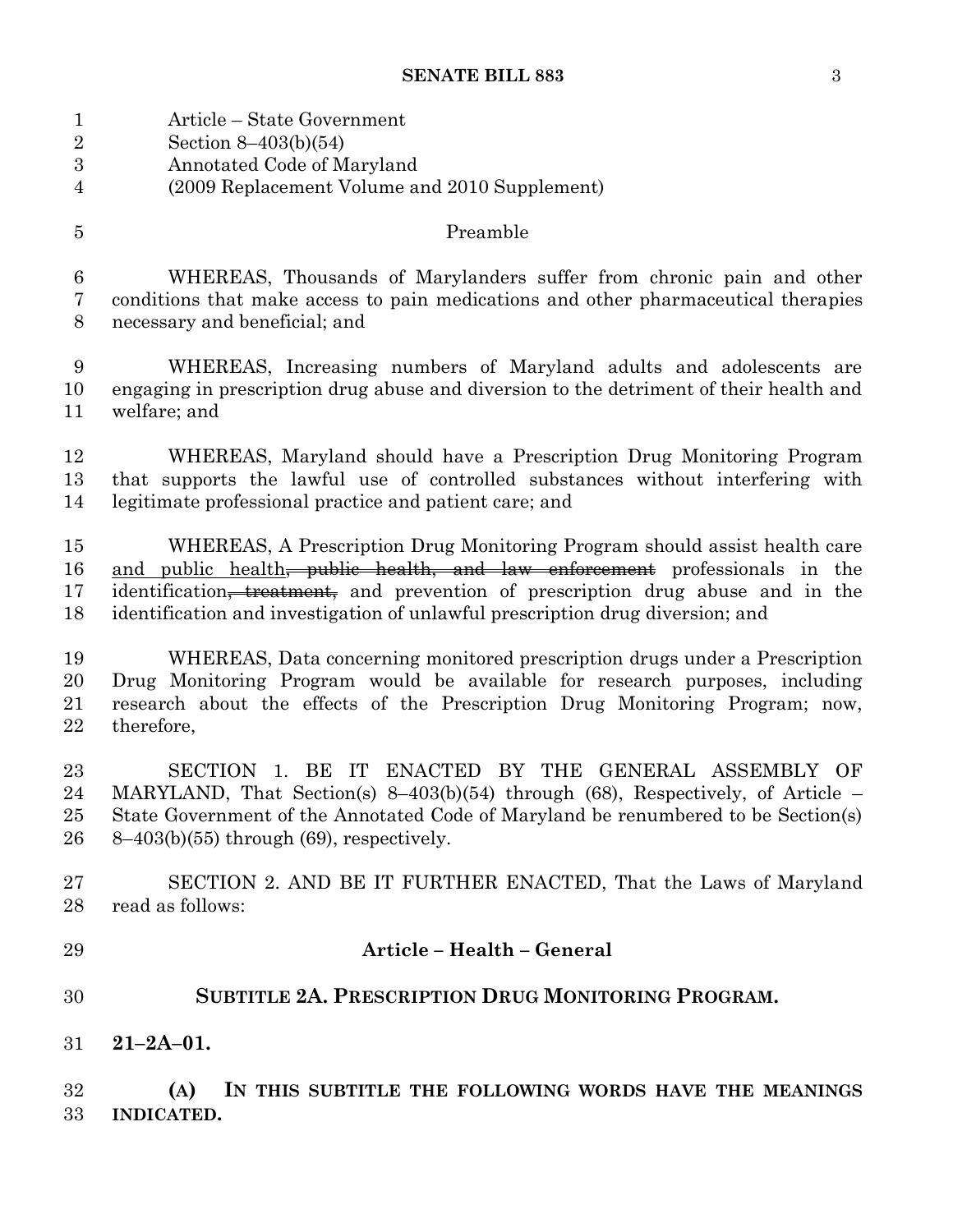**(B) "BOARD" MEANS THE ADVISORY BOARD ON PRESCRIPTION DRUG MONITORING. (C) (1) "DISPENSE" HAS THE MEANING STATED IN § 12–101 OF THE HEALTH OCCUPATIONS ARTICLE. (2) "DISPENSE" DOES NOT INCLUDE: (I) DIRECTLY ADMINISTERING A MONITORED PRESCRIPTION DRUG TO A PATIENT; OR (II) GIVING OUT PRESCRIPTION DRUG SAMPLES. (D) (1) "DISPENSER" MEANS A PERSON AUTHORIZED BY LAW TO DISPENSE A MONITORED PRESCRIPTION DRUG TO A PATIENT OR THE PATIENT'S**  11 AGENT IN THE **STATE**. **(2) "DISPENSER" INCLUDES A NONRESIDENT PHARMACY. (3) "DISPENSER" DOES NOT INCLUDE: (I) A LICENSED HOSPITAL PHARMACY THAT ONLY DISPENSES A MONITORED PRESCRIPTION DRUG FOR DIRECT ADMINISTRATION TO AN INPATIENT OF THE HOSPITAL; AND (II) AN OPIOID MAINTENANCE PROGRAM; (III) A VETERINARIAN LICENSED UNDER TITLE 2, SUBTITLE 3 OF THE AGRICULTURE ARTICLE WHEN PRESCRIBING CONTROLLED SUBSTANCES FOR ANIMALS IN THE USUAL COURSE OF PROVIDING PROFESSIONAL SERVICES; (IV) A PHARMACY ISSUED A WAIVER PERMIT UNDER COMAR 10.34.17.03 THAT PROVIDES PHARMACEUTICAL SPECIALTY SERVICES EXCLUSIVELY TO PERSONS LIVING IN ASSISTED LIVING FACILITIES, COMPREHENSIVE CARE FACILITIES, AND DEVELOPMENTAL DISABILITIES FACILITIES; AND (V) A PHARMACY THAT: 1. DISPENSES MEDICATIONS TO AN INPATIENT HOSPICE; AND** 

**SENATE BILL 883**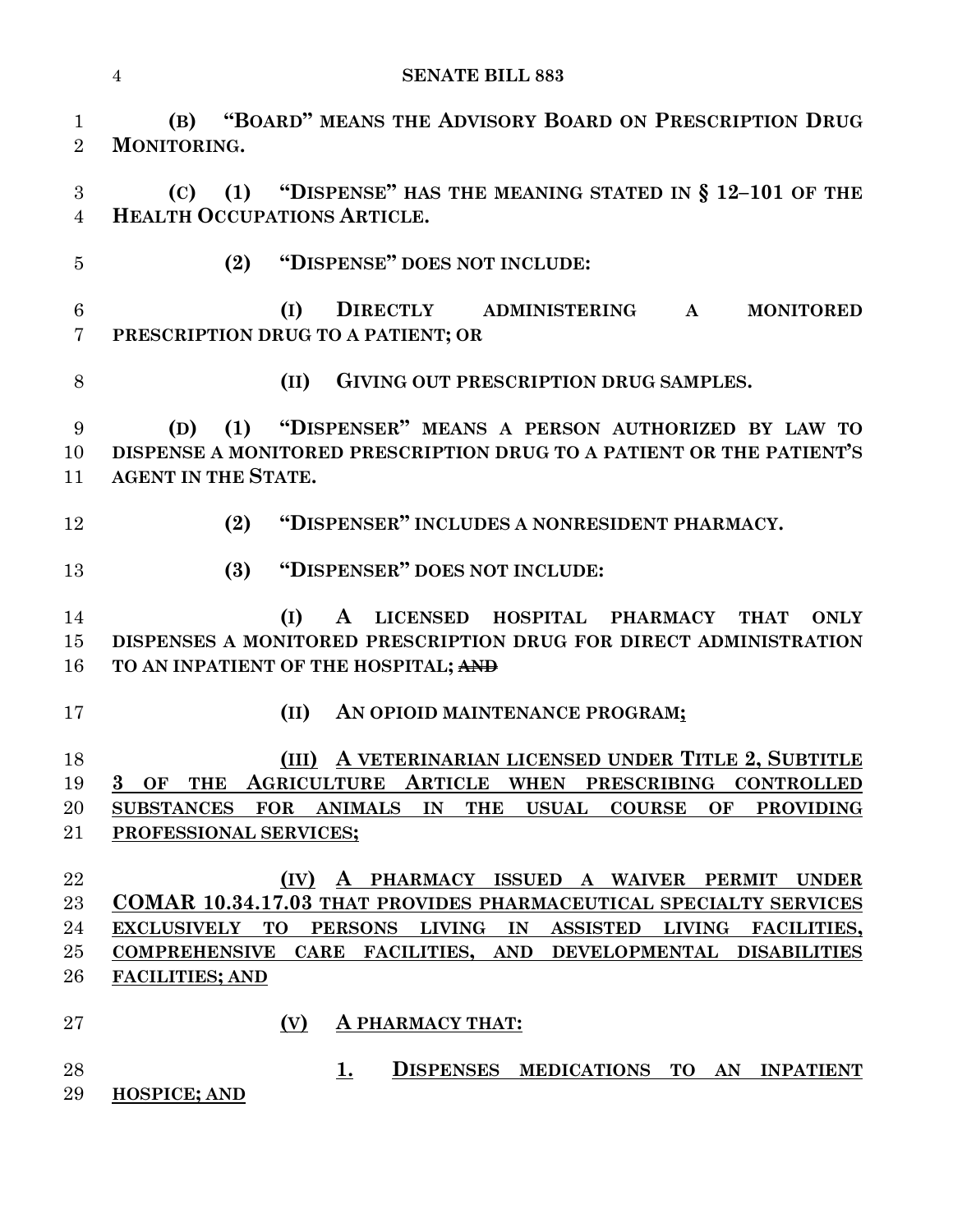**2. HAS BEEN GRANTED A WAIVER UNDER § 21–2A–03(F) OF THIS SUBTITLE. (E) "LICENSING ENTITY" MEANS AN ENTITY AUTHORIZED UNDER THE HEALTH OCCUPATIONS ARTICLE TO LICENSE, REGULATE, OR DISCIPLINE A PRESCRIBER OR DISPENSER. (F) "MONITORED PRESCRIPTION DRUG" MEANS A PRESCRIPTION DRUG THAT CONTAINS A SCHEDULE II, SCHEDULE III, SCHEDULE IV, OR SCHEDULE V CONTROLLED DANGEROUS SUBSTANCE DESIGNATED UNDER TITLE 5, SUBTITLE 4 OF THE CRIMINAL LAW ARTICLE. (G) "OPIOID MAINTENANCE PROGRAM" MEANS A PROGRAM THAT: (1) IS LICENSED BY THE STATE UNDER § 8–404 OF THIS ARTICLE; (2) IS AUTHORIZED TO TREAT PATIENTS WITH OPIOID DEPENDENCE WITH A MEDICATION APPROVED BY THE FEDERAL FOOD AND DRUG ADMINISTRATION FOR OPIOID DEPENDENCE; (3) COMPLIES WITH: (I) THE CODE OF FEDERAL REGULATIONS 42, PART 8; (II) COMAR 10.47.02.11; AND (III) REQUIREMENTS FOR THE SECURE STORAGE AND ACCOUNTING OF OPIOID MEDICATION IMPOSED BY THE FEDERAL DRUG ENFORCEMENT ADMINISTRATION AND THE STATE DIVISION OF DRUG CONTROL; AND (4) HAS BEEN GRANTED A CERTIFICATION FOR OPERATION BY THE DEPARTMENT, THE FEDERAL SUBSTANCE ABUSE AND MENTAL HEALTH SERVICES ADMINISTRATION, AND THE FEDERAL CENTER FOR SUBSTANCE ABUSE TREATMENT. (G) (H) "PRESCRIBER" MEANS A LICENSED HEALTH CARE PROFESSIONAL AUTHORIZED BY LAW TO PRESCRIBE A MONITORED PRESCRIPTION DRUG. (H) (I) "PRESCRIPTION DRUG" HAS THE MEANING STATED IN §**

**21–201 OF THIS TITLE.**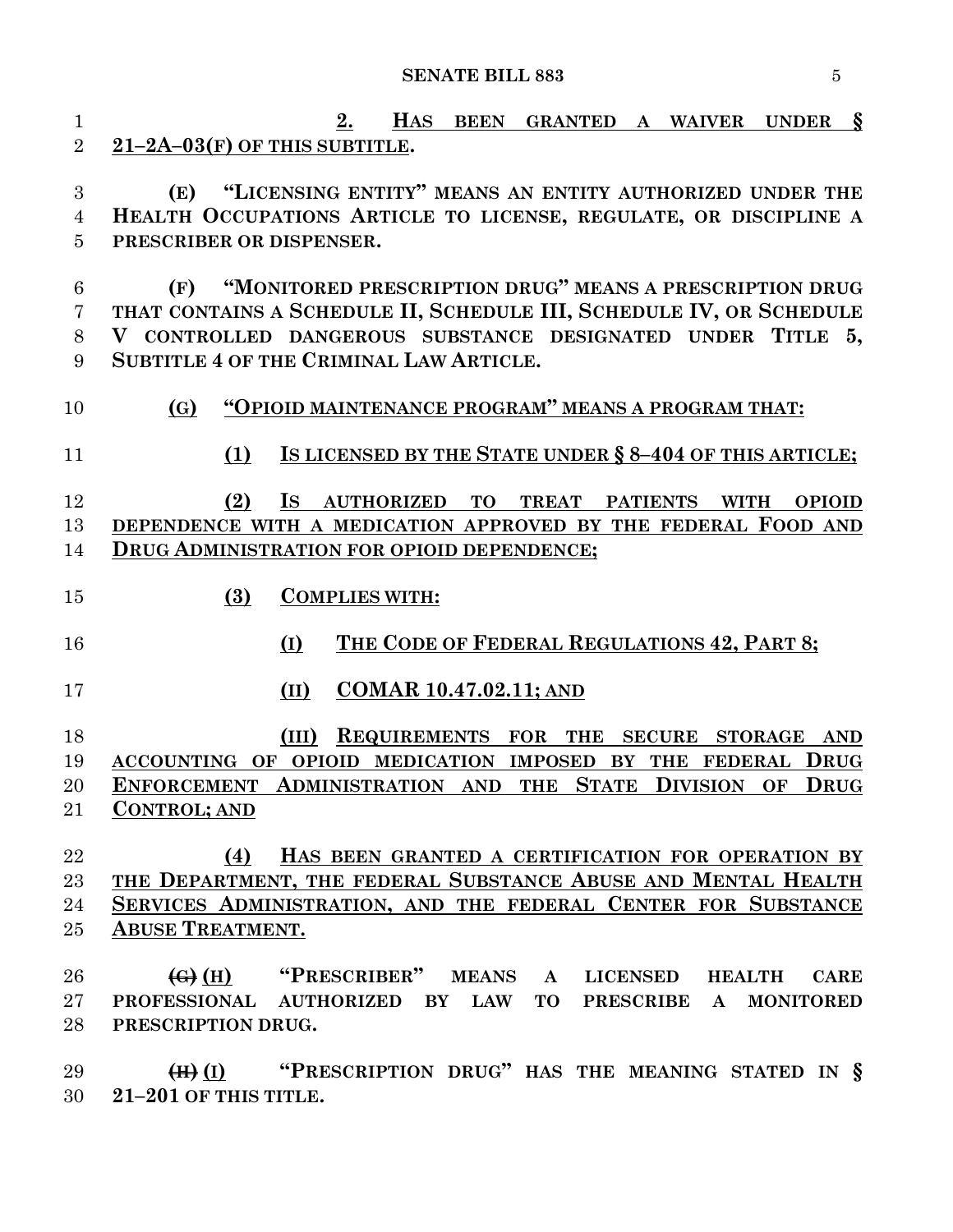**(I) (J) "PRESCRIPTION MONITORING DATA" MEANS THE INFORMATION SUBMITTED TO THE PROGRAM FOR A MONITORED PRESCRIPTION DRUG.**

 **(J) (K) "PROGRAM" MEANS THE PRESCRIPTION DRUG MONITORING PROGRAM ESTABLISHED UNDER THIS SUBTITLE.**

**21–2A–02.**

 **(A) THERE IS A PRESCRIPTION DRUG MONITORING PROGRAM IN THE DEPARTMENT**.

**(B) THE MISSION OF THE PROGRAM IS TO:**

 **(1) ASSIST PRESCRIBERS, DISPENSERS, AND PUBLIC HEALTH PROFESSIONALS IN:**

 **(I) THE IDENTIFICATION, TREATMENT, AND PREVENTION OF PRESCRIPTION DRUG ABUSE; AND** 

 **(II) THE IDENTIFICATION AND INVESTIGATION OF UNLAWFUL PRESCRIPTION DRUG DIVERSION; AND** 

 **(2) PROMOTE A BALANCED USE OF PRESCRIPTION MONITORING DATA TO ASSIST APPROPRIATE LAW ENFORCEMENT ACTIVITIES WHILE PRESERVING THE PROFESSIONAL PRACTICE OF HEALTH CARE PROVIDERS AND THE ACCESS OF PATIENTS TO OPTIMAL PHARMACEUTICAL CARE.**

 **(C) TO CARRY OUT ITS MISSION, THE PROGRAM SHALL MONITOR THE PRESCRIBING AND DISPENSING OF ALL SCHEDULE II, SCHEDULE III, SCHEDULE IV, AND SCHEDULE V CONTROLLED DANGEROUS SUBSTANCES BY ALL PRESCRIBERS AND DISPENSERS IN THE STATE.**

**21–2A–03.**

 **(A) THE DEPARTMENT SHALL IMPLEMENT THE PROGRAM, SUBJECT TO THE AVAILABILITY OF FUNDS.**

- **(B) THE SECRETARY MAY:**
- **(1) ASSIGN RESPONSIBILITY FOR THE OPERATION OF THE PROGRAM TO ANY UNIT IN THE DEPARTMENT; AND**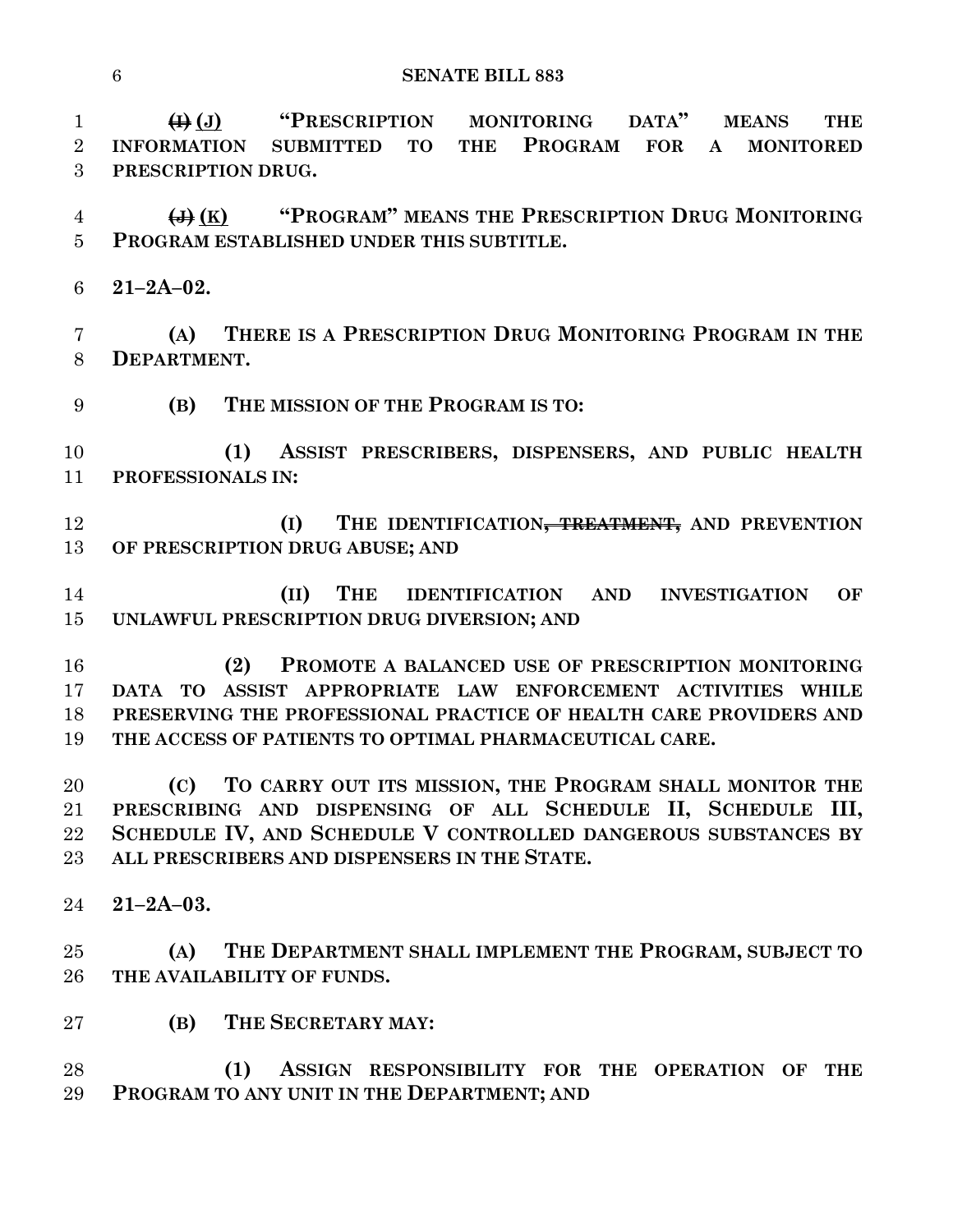**(2) CONTRACT WITH ANY QUALIFIED PERSON FOR THE EFFICIENT AND ECONOMICAL OPERATION OF THE PROGRAM.**

 **(C) EXCEPT AS PROVIDED IN SUBSECTION (D) OF THIS SECTION, EACH DISPENSER SHALL SUBMIT PRESCRIPTION MONITORING DATA TO THE PROGRAM BY ELECTRONIC MEANS, IN ACCORDANCE WITH REGULATIONS ADOPTED BY THE SECRETARY.**

 **(D) THE SECRETARY, FOR GOOD CAUSE SHOWN, MAY AUTHORIZE A DISPENSER TO SUBMIT PRESCRIPTION MONITORING DATA BY AN ALTERNATIVE FORM OF SUBMISSION.**

 **(E) THE SECRETARY, IN CONSULTATION WITH THE MARYLAND HEALTH CARE COMMISSION AND THE BOARD, SHALL:**

 **(1) ESTABLISH A WEB SITE FOR THE PROGRAM DETERMINE THE APPROPRIATE TECHNOLOGY TO SUPPORT THE OPERATION OF THE PROGRAM; AND** 

 **(2) EDUCATE DISPENSERS, PRESCRIBERS, AND CONSUMERS ABOUT THE PURPOSE AND OPERATION OF THE PROGRAM.**

 **(F) (1) THE SECRETARY SHALL GRANT A WAIVER TO A PHARMACY THAT DISPENSES MEDICATIONS TO AN INPATIENT HOSPICE FROM REPORTING TO THE PROGRAM PRESCRIPTION MONITORING DATA FOR HOSPICE INPATIENTS IF:**

 **(I) THE PHARMACY DEMONSTRATES HOW IT WILL DISTINGUISH HOSPICE INPATIENTS FROM OTHER CONSUMERS RECEIVING MEDICATIONS FROM THE PHARMACY; AND**

 **(II) THE PHARMACY AGREES THAT IT WILL BE SUBJECT TO ONSITE, UNANNOUNCED INSPECTIONS BY THE DEPARTMENT TO VERIFY ITS REPORTING OF THE PRESCRIPTION DATA OF CONSUMERS WHO ARE NOT HOSPICE INPATIENTS.**

 **(2) A WAIVER GRANTED UNDER THIS SUBSECTION MAY REMAIN IN EFFECT FOR UP TO 2 YEARS.**

 **(3) THE SECRETARY MAY ESTABLISH AN APPLICATION PROCESS FOR A PHARMACY TO APPLY FOR A WAIVER UNDER THIS SUBSECTION.**

**21–2A–04.**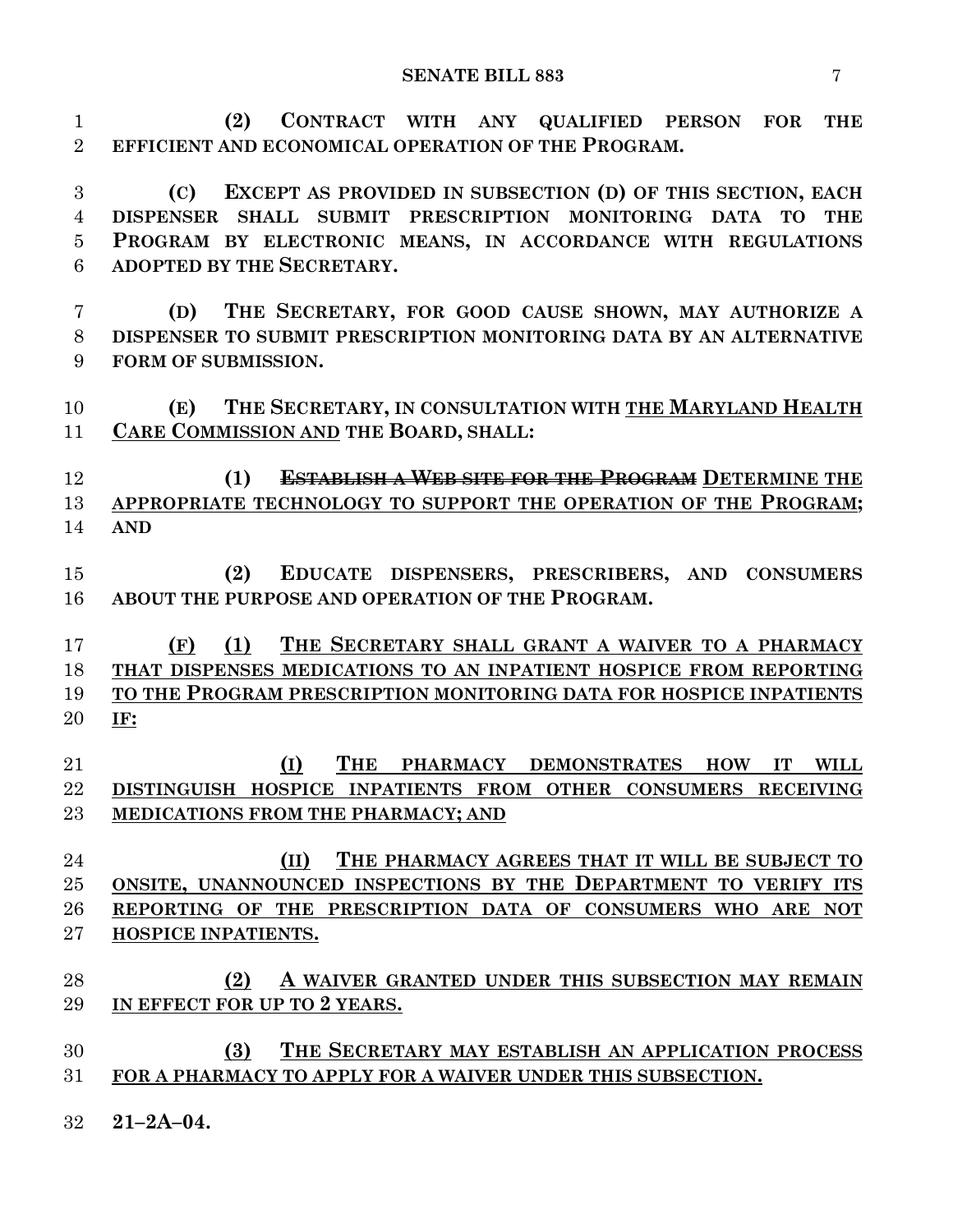|                                  | 8<br><b>SENATE BILL 883</b>                                                                                                                                                                                                                 |  |  |
|----------------------------------|---------------------------------------------------------------------------------------------------------------------------------------------------------------------------------------------------------------------------------------------|--|--|
| $\mathbf{1}$<br>$\overline{2}$   | THE SECRETARY, IN CONSULTATION WITH THE BOARD, SHALL<br>(A)<br>ADOPT REGULATIONS TO CARRY OUT THIS SUBTITLE.                                                                                                                                |  |  |
| 3                                | THE REGULATIONS ADOPTED BY THE SECRETARY SHALL:<br>(B)                                                                                                                                                                                      |  |  |
| $\overline{4}$<br>$\overline{5}$ | SPECIFY THE PRESCRIPTION MONITORING DATA REQUIRED<br>(1)<br>TO BE SUBMITTED UNDER § 21-2A-03 OF THIS SUBTITLE;                                                                                                                              |  |  |
| 6<br>$\overline{7}$              | SPECIFY THE ELECTRONIC OR OTHER MEANS BY WHICH<br>(2)<br><b>INFORMATION IS TO BE SUBMITTED:</b>                                                                                                                                             |  |  |
| 8<br>9                           | (I)<br>WITHOUT UNDULY INCREASING THE WORKLOAD AND<br>EXPENSE ON DISPENSERS AND PRESCRIBERS; AND                                                                                                                                             |  |  |
| 10<br>11                         | (II) IN A MANNER AS COMPATIBLE AS POSSIBLE WITH<br><b>EXISTING DATA SUBMISSION PRACTICES OF DISPENSERS;</b>                                                                                                                                 |  |  |
| 12                               | <b>SPECIFY THAT THE PROGRAM:</b><br>(3)                                                                                                                                                                                                     |  |  |
| 13<br>14<br>15                   | (I)<br>SHALL PROVIDE THE INFORMATION TECHNOLOGY<br>SOFTWARE TO DISPENSERS NECESSARY TO UPLOAD PRESCRIPTION DRUG<br><b>MONITORING DATA TO THE PROGRAM; AND</b>                                                                               |  |  |
| 16<br>17<br>18                   | (II)<br>MAY NOT IMPOSE ANY FEES OR OTHER ASSESSMENTS<br>ON PRESCRIBERS OR DISPENSERS TO SUPPORT THE OPERATION OF THE<br>PROGRAM;                                                                                                            |  |  |
| 19<br>20<br>21                   | $\left(\frac{3}{2}\right)\left(\frac{4}{2}\right)$<br>SPECIFY THAT A PRESCRIBER OR DISPENSER IS NOT<br>REQUIRED OR OBLIGATED TO ACCESS OR USE PRESCRIPTION MONITORING<br>DATA AVAILABLE UNDER THE PROGRAM;                                  |  |  |
| 22<br>23<br>24                   | <b>IDENTIFY THE MECHANISM BY WHICH PRESCRIPTION</b><br>$\leftrightarrow$ (5)<br>MONITORING DATA ARE DISCLOSED TO A PERSON, IN ACCORDANCE WITH §<br>21-2A-07 OF THIS SUBTITLE;                                                               |  |  |
| 25<br>26<br>27                   | $\left( 5\right)$ $\left( 6\right)$<br>IDENTIFY THE CIRCUMSTANCES UNDER WHICH A<br>PERSON MAY DISCLOSE PRESCRIPTION MONITORING DATA RECEIVED UNDER<br>THE PROGRAM;                                                                          |  |  |
| 28<br>29<br>30<br>31             | $\left(6\right)$<br>ESTABLISH TRAINING PROTOCOLS AND GUIDELINES TO<br>ASSIST LAW ENFORCEMENT AGENCIES AND LICENSING ENTITIES IN THE<br>APPROPRIATE INTERPRETATION AND EVALUATION OF PRESCRIPTION<br><u>IN THE CONTEXT OF THE NATURE OF:</u> |  |  |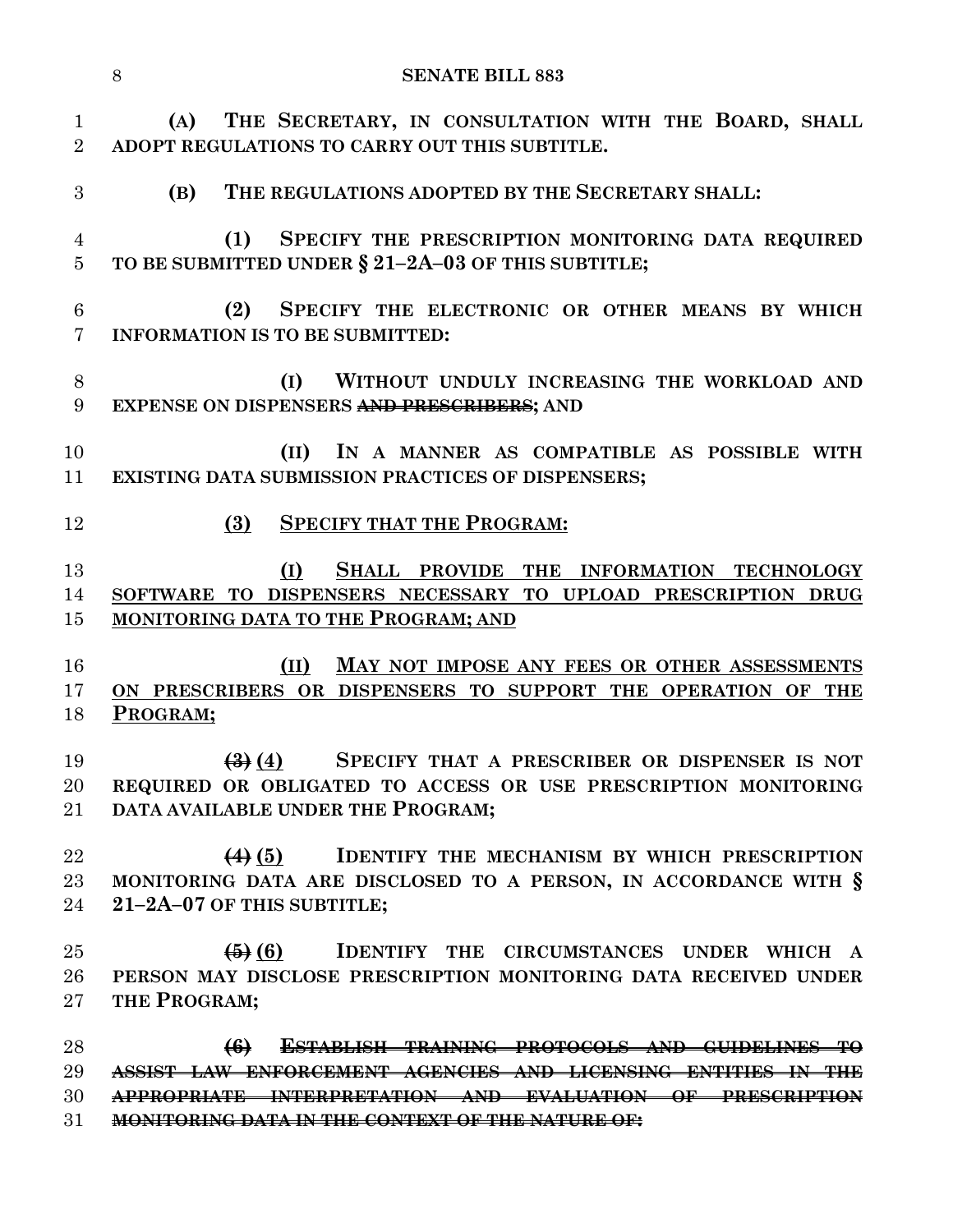| $\mathbf{1}$    | A PRESCRIBER'S OR DISPENSER'S PRACTICE;<br>$\bigoplus$                          |
|-----------------|---------------------------------------------------------------------------------|
| $\overline{2}$  | PATIENT'S MEDICAL CONDITION; OR<br>$\bigoplus$                                  |
| 3               | <b>ANY OTHER RELEVANT FACTS;</b><br>$\left(\frac{1}{111}\right)$                |
| 4               | ESTABLISH REQUIREMENTS FOR PROGRAM RETENTION OF<br>(7)                          |
| 5               | PRESCRIPTION MONITORING DATA FOR 3 YEARS; AND                                   |
| 6               | (8)<br><b>REQUIRE THAT:</b>                                                     |
| 7               | CONFIDENTIAL OR PRIVILEGED PATIENT INFORMATION<br>(I)                           |
| 8               | BE KEPT CONFIDENTIAL; AND                                                       |
| 9               | RECORDS OR INFORMATION PROTECTED<br>(II)<br>BY<br>$\mathbf{A}$                  |
| 10              | PRIVILEGE BETWEEN A HEALTH CARE PROVIDER AND A PATIENT, OR                      |
| 11              | OTHERWISE REQUIRED BY LAW TO BE HELD CONFIDENTIAL, BE FILED IN A                |
| 12              | MANNER THAT, EXCEPT AS OTHERWISE PROVIDED IN $\frac{24-2A-07}{2}$ \$21-2A-06 OF |
| 13              | THIS SUBTITLE, DOES NOT DISCLOSE THE IDENTITY OF THE PERSON                     |
| 14              | PROTECTED.                                                                      |
| 15              | $21 - 2A - 05$ .                                                                |
| 16              | (A)<br><b>THERE</b><br>IS<br>AN<br>ADVISORY BOARD ON PRESCRIPTION DRUG          |
| 17              | <b>MONITORING ADVISORY BOARD ON PRESCRIPTION DRUG MONITORING IN THE</b>         |
| 18              | DEPARTMENT.                                                                     |
| 19              | SECRETARY SHALL APPOINT MEMBERS TO THE<br><del>BOARD.</del><br>$\bigoplus$      |
| 20              | <b>INCLUDING MEMBERS REPRESENTING THE PERSPECTIVE OF:</b>                       |
|                 |                                                                                 |
| $\overline{21}$ | $\leftrightarrow$<br><b>PRESCRIBERS:</b>                                        |
| 22              | $\left( \frac{9}{2} \right)$<br><b>DISPENSERS:</b>                              |
| $23\,$          | $\left(\frac{3}{2}\right)$<br><b>LICENSING ENTITIES;</b>                        |
| 24              | <del>HEALTH CARE PRACTITIONERS WITH EXPERTISE IN THE</del><br>$\leftrightarrow$ |
| $25\,$          | <del>AREAS OF PAIN MANAGEMENT, SUBSTANCE ABUSE TREATMENT, AND ADDICTION</del>   |
| 26              | <b>TREATMENT;</b>                                                               |
|                 |                                                                                 |
| $\rm 27$        | $\bigoplus$<br><b>LAW ENFORCEMENT:</b>                                          |
| 28              | $\left(6\right)$<br><b>PAIN PATIENTS; AND</b>                                   |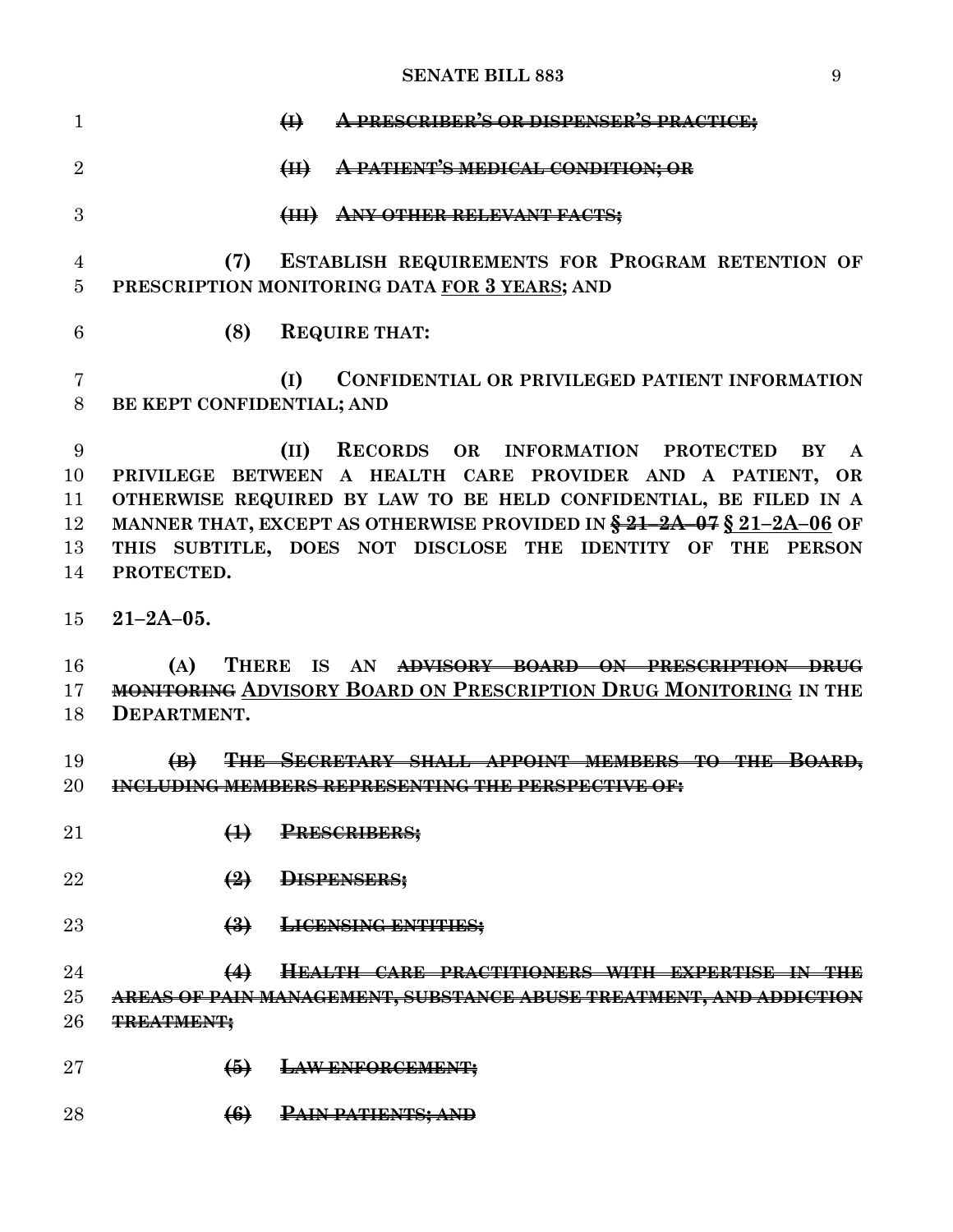|                | 10                        |                                                                                      | <b>SENATE BILL 883</b>                                             |  |
|----------------|---------------------------|--------------------------------------------------------------------------------------|--------------------------------------------------------------------|--|
| $\mathbf 1$    |                           | $\leftrightarrow$                                                                    | ANY OTHER INDIVIDUAL OR REPRESENTATIVE AT THE                      |  |
| $\overline{2}$ |                           |                                                                                      | <b>SECRETARY'S DISCRETION.</b>                                     |  |
| 3              | $\leftrightarrow$         |                                                                                      | <b>THE SECRETARY SHALL:</b>                                        |  |
| 4              |                           | $\leftrightarrow$                                                                    | DESIGNATE THE CHAIR OF THE BOARD;                                  |  |
| 5              |                           | $\left( 2\right)$                                                                    | DETERMINE THE NUMBER OF BOARD MEMBERS AND ENSURE                   |  |
| 6              |                           |                                                                                      | BALANCED REPRESENTATION ON THE BOARD OF THE GROUPS DESCRIBED IN    |  |
| 7              |                           |                                                                                      | <b>SUBSECTION (B) OF THIS SECTION;</b>                             |  |
| 8              |                           | $\left(\frac{3}{2}\right)$                                                           | DETERMINE THE TERMS OF BOARD MEMBERS;                              |  |
| 9              |                           | $\leftrightarrow$                                                                    | FILL VACANCIES ON THE BOARD; AND                                   |  |
| 10             |                           | $\bigoplus$                                                                          | PROVIDE STAFF SUPPORT FOR THE BOARD.                               |  |
| 11             | (B)                       |                                                                                      | THE BOARD SHALL CONSIST OF THE FOLLOWING MEMBERS:                  |  |
| 12             |                           | (1)                                                                                  | THE SECRETARY, OR THE SECRETARY'S DESIGNEE;                        |  |
| 13             |                           | (2)                                                                                  | THE PRESIDENT OF THE MARYLAND BOARD OF PHARMACY,                   |  |
| 14             |                           |                                                                                      | OR THE PRESIDENT'S DESIGNEE;                                       |  |
|                |                           |                                                                                      |                                                                    |  |
| 15<br>16       | THE CHAIR'S DESIGNEE;     | (3)                                                                                  | THE CHAIR OF THE MARYLAND BOARD OF PHYSICIANS, OR                  |  |
|                |                           |                                                                                      |                                                                    |  |
| 17             |                           | (4)                                                                                  | THE PRESIDENT OF THE MARYLAND BOARD OF NURSING, OR                 |  |
| 18             |                           |                                                                                      | THE PRESIDENT'S DESIGNEE;                                          |  |
|                |                           |                                                                                      |                                                                    |  |
| 19             |                           | (5)                                                                                  | THE<br>CHAIRMAN OF THE MARYLAND HEALTH<br><b>CARE</b>              |  |
| 20             |                           |                                                                                      | COMMISSION, OR THE CHAIRMAN'S DESIGNEE;                            |  |
| 21             |                           | (6)                                                                                  | FOUR PHYSICIANS AND ONE NURSE PRACTITIONER WITH                    |  |
| 22             |                           |                                                                                      | EXPERTISE IN CLINICAL TREATMENT USING CONTROLLED DANGEROUS         |  |
| 23             |                           |                                                                                      | SUBSTANCES, INCLUDING PAIN MANAGEMENT, SUBSTANCE ABUSE, AND        |  |
| 24             |                           | <b>SECRETARY</b><br>BEHAVIORAL DISORDERS, APPOINTED BY<br><b>THE</b><br><b>AFTER</b> |                                                                    |  |
| 25             | <b>CONSULTATION WITH:</b> |                                                                                      |                                                                    |  |
| 26             |                           |                                                                                      | FOR THE PHYSICIAN APPOINTMENTS, THE MEDICAL<br>(I)                 |  |
| $27\,$         |                           |                                                                                      | AND CHIRURGICAL FACULTY OF MARYLAND, THE MARYLAND PHYSICAL         |  |
| 28             |                           |                                                                                      | MEDICINE AND REHABILITATION SOCIETY, THE MARYLAND SOCIETY OF       |  |
| 29             |                           |                                                                                      | ANESTHESIOLOGISTS, THE MARYLAND-D.C. SOCIETY OF<br><b>CLINICAL</b> |  |

**ONCOLOGY, THE HOSPICE AND PALLIATIVE CARE NETWORK OF MARYLAND,**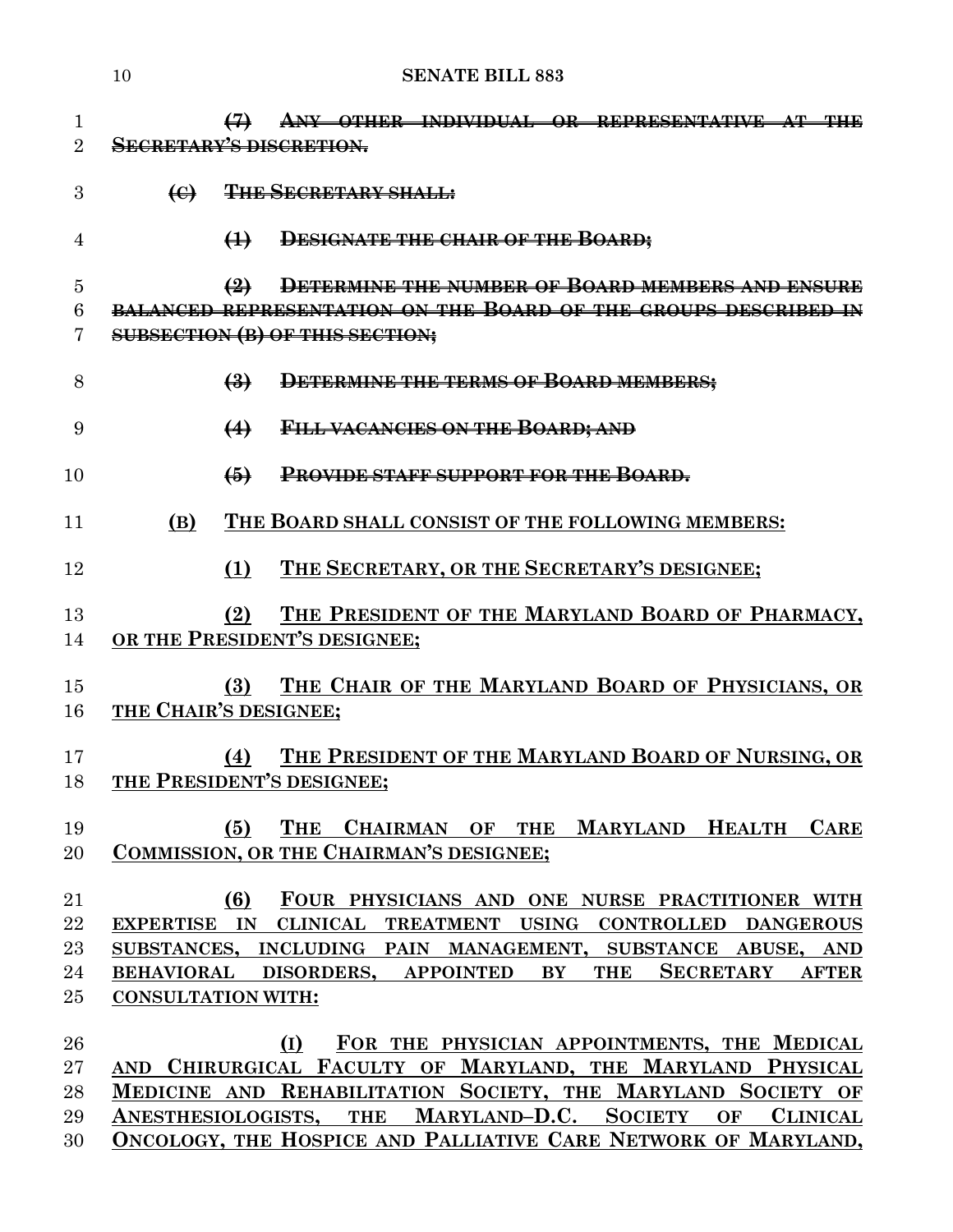| $\mathbf{1}$<br>$\overline{2}$ | AND THE MARYLAND CHAPTER OF THE AMERICAN ACADEMY OF PEDIATRICS;<br><b>AND</b>              |
|--------------------------------|--------------------------------------------------------------------------------------------|
| $\boldsymbol{3}$<br>4          | (II)<br>FOR THE NURSE PRACTITIONER APPOINTMENT, THE<br><b>MARYLAND NURSES ASSOCIATION;</b> |
| 5                              | ONE PEDIATRICIAN, APPOINTED BY THE SECRETARY AFTER<br>(7)                                  |
| 6                              | CONSULTATION WITH THE MARYLAND CHAPTER OF THE AMERICAN ACADEMY                             |
| 7                              | OF PEDIATRICS;                                                                             |
| $8\,$                          | (8)<br>THREE PHARMACISTS WHO REPRESENT THE PERSPECTIVE OF                                  |
| 9                              | <b>SECRETARY</b><br>CHAIN PHARMACIES, APPOINTED BY THE<br><b>INDEPENDENT AND</b>           |
| 10                             | AFTER CONSULTATION WITH THE MARYLAND PHARMACISTS ASSOCIATION, THE                          |
| 11                             | <b>ASSOCIATION OF</b><br>CHAIN DRUG STORES, AND ANY<br><b>MARYLAND</b><br><b>OTHER</b>     |
| 12                             | APPROPRIATE ORGANIZATION;                                                                  |
|                                |                                                                                            |
| 13                             | (9)<br>A LOCAL LAW ENFORCEMENT OFFICIAL, APPOINTED BY THE                                  |
| 14                             | SECRETARY AFTER CONSULTATION WITH THE MARYLAND CHIEFS OF POLICE                            |
| 15                             | ASSOCIATION AND THE MARYLAND SHERIFF'S ASSOCIATION;                                        |
| 16                             | Two<br><b>MARYLAND</b><br>(10)<br>RESIDENTS WHO<br><b>REPRESENT</b><br><b>THE</b>          |
| 17                             | PERSPECTIVE OF PATIENTS, APPOINTED BY THE SECRETARY.                                       |
|                                |                                                                                            |
| 18                             | THE SECRETARY SHALL DESIGNATE THE CHAIR OF THE BOARD.<br>(C)                               |
| 19                             | (1)<br>THE TERM OF A MEMBER APPOINTED BY THE SECRETARY IS 3<br>(D)                         |
| 20                             | YEARS.                                                                                     |
|                                |                                                                                            |
| 21                             | (2)<br>THE TERMS OF MEMBERS APPOINTED BY THE SECRETARY                                     |
| 22                             | ARE STAGGERED AS REQUIRED BY THE TERMS PROVIDED FOR MEMBERS OF THE                         |
| 23                             | <b>BOARD ON OCTOBER 1, 2011.</b>                                                           |
| 24                             | (3)<br>IF A VACANCY OCCURS DURING THE TERM OF AN APPOINTED                                 |
| 25                             | MEMBER, THE SECRETARY SHALL APPOINT A SUCCESSOR WHO SHALL SERVE                            |
| 26                             | UNTIL THE TERM EXPIRES.                                                                    |
|                                |                                                                                            |
| 27                             | A MEMBER OF THE BOARD:<br>$\left(\mathbf{D}\right)(\mathbf{E})$                            |
| 28                             | (1)<br>MAY NOT RECEIVE COMPENSATION AS A MEMBER OF THE                                     |
| 29                             | <b>BOARD; BUT</b>                                                                          |
|                                |                                                                                            |
| 30                             | IS ENTITLED TO REIMBURSEMENT FOR EXPENSES UNDER THE<br>(2)                                 |
| 31                             | STANDARD STATE TRAVEL REGULATIONS, AS PROVIDED IN THE STATE                                |
| 32                             | BUDGET.                                                                                    |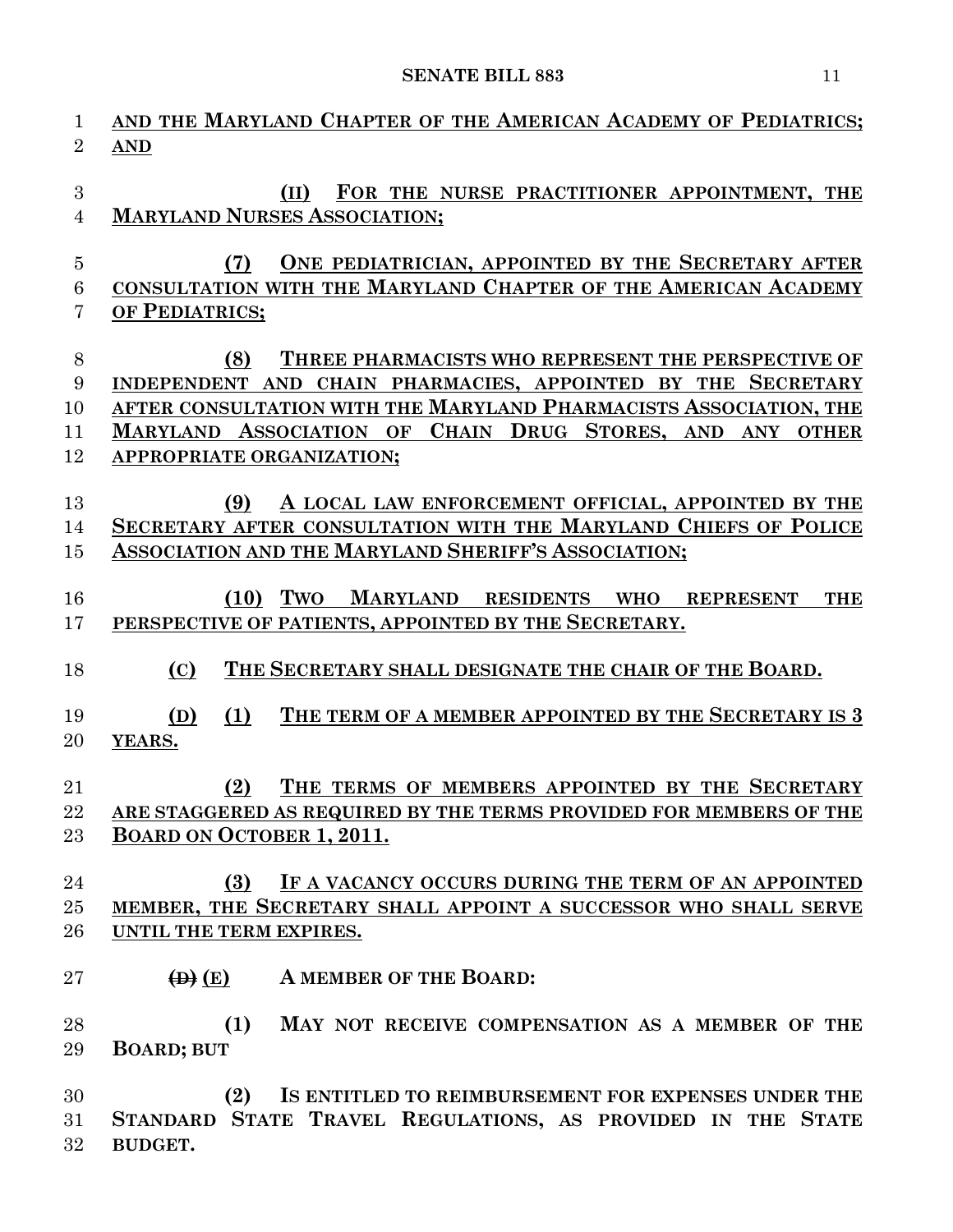| $\mathbf{1}$   | $\left(\mathbf{E}\right)\left(\mathbf{F}\right)$                 | THE BOARD SHALL:                                                   |  |  |
|----------------|------------------------------------------------------------------|--------------------------------------------------------------------|--|--|
| $\overline{2}$ | (1)                                                              | MEET NOT FEWER THAN THREE TIMES ANNUALLY;                          |  |  |
| 3              | (2)                                                              | MAKE RECOMMENDATIONS TO THE SECRETARY RELATING TO                  |  |  |
| $\overline{4}$ | <b>DESIGN</b><br>THE                                             | AND IMPLEMENTATION OF<br>THE PROGRAM, INCLUDING                    |  |  |
| $\overline{5}$ |                                                                  | RECOMMENDATIONS RELATING TO:                                       |  |  |
| 6              |                                                                  | (I)<br><b>REGULATIONS;</b>                                         |  |  |
| $\overline{7}$ |                                                                  | LEGISLATION; AND<br>(II)                                           |  |  |
| 8              |                                                                  | (III) SOURCES OF FUNDING, INCLUDING GRANT FUNDS                    |  |  |
| $9\phantom{.}$ |                                                                  | UNDER THE HAROLD ROGERS PRESCRIPTION DRUG MONITORING PROGRAM       |  |  |
| 10             |                                                                  | AND OTHER SOURCES OF FEDERAL, PRIVATE, OR STATE FUNDS;             |  |  |
| 11             | (3)                                                              | PROVIDE WITHIN 180 DAYS AFTER ITS FIRST MEETING,<br>(I)            |  |  |
| 12             |                                                                  | IN ACCORDANCE WITH § 2-1246 OF THE STATE GOVERNMENT ARTICLE, AN    |  |  |
| 13             | INTERIM REPORT TO THE GENERAL ASSEMBLY SETTING FORTH THE BOARD'S |                                                                    |  |  |
| 14             |                                                                  | ANALYSIS AND RECOMMENDATIONS UNDER ITEM (2) OF THIS SUBSECTION     |  |  |
| 15             |                                                                  | RELATING TO THE DESIGN, IMPLEMENTATION, AND FUNDING OF THE         |  |  |
| 16             | PROGRAM; AND                                                     |                                                                    |  |  |
| 17             |                                                                  | PROVIDE ANNUALLY TO THE GOVERNOR AND, IN<br>(II)                   |  |  |
| 18             |                                                                  | ACCORDANCE WITH § 2-1246 OF THE STATE GOVERNMENT ARTICLE, THE      |  |  |
| 19             |                                                                  | GENERAL ASSEMBLY AN ANALYSIS OF THE IMPACT OF THE PROGRAM ON       |  |  |
| 20             |                                                                  | PATIENT ACCESS TO PHARMACEUTICAL CARE AND ON CURBING PRESCRIPTION  |  |  |
| 21             |                                                                  | DRUG DIVERSION IN THE STATE, INCLUDING ANY RECOMMENDATIONS RELATED |  |  |
| 22             |                                                                  | TO MODIFICATION OR CONTINUATION OF THE PROGRAM; AND                |  |  |
| 23             | (4)                                                              | PROVIDE ONGOING ADVICE AND CONSULTATION ON THE                     |  |  |
| 24             |                                                                  | IMPLEMENTATION AND OPERATION OF THE PROGRAM, INCLUDING             |  |  |
| 25             |                                                                  | RECOMMENDATIONS RELATING TO:                                       |  |  |
| 26             |                                                                  | CHANGES IN THE PROGRAM TO REFLECT ADVANCES IN<br>(I)               |  |  |
| 27             |                                                                  | TECHNOLOGY AND BEST PRACTICES IN THE FIELD OF ELECTRONIC HEALTH    |  |  |
| 28             |                                                                  | RECORDS AND ELECTRONIC PRESCRIPTION MONITORING;                    |  |  |
| 29             |                                                                  | (II)<br>CHANGES TO STATUTORY REQUIREMENTS; AND                     |  |  |
| 30             |                                                                  | THE DESIGN AND IMPLEMENTATION OF AN ONGOING<br>(III)               |  |  |
| 31             |                                                                  | EVALUATION COMPONENT OF THE PROGRAM.                               |  |  |
|                |                                                                  |                                                                    |  |  |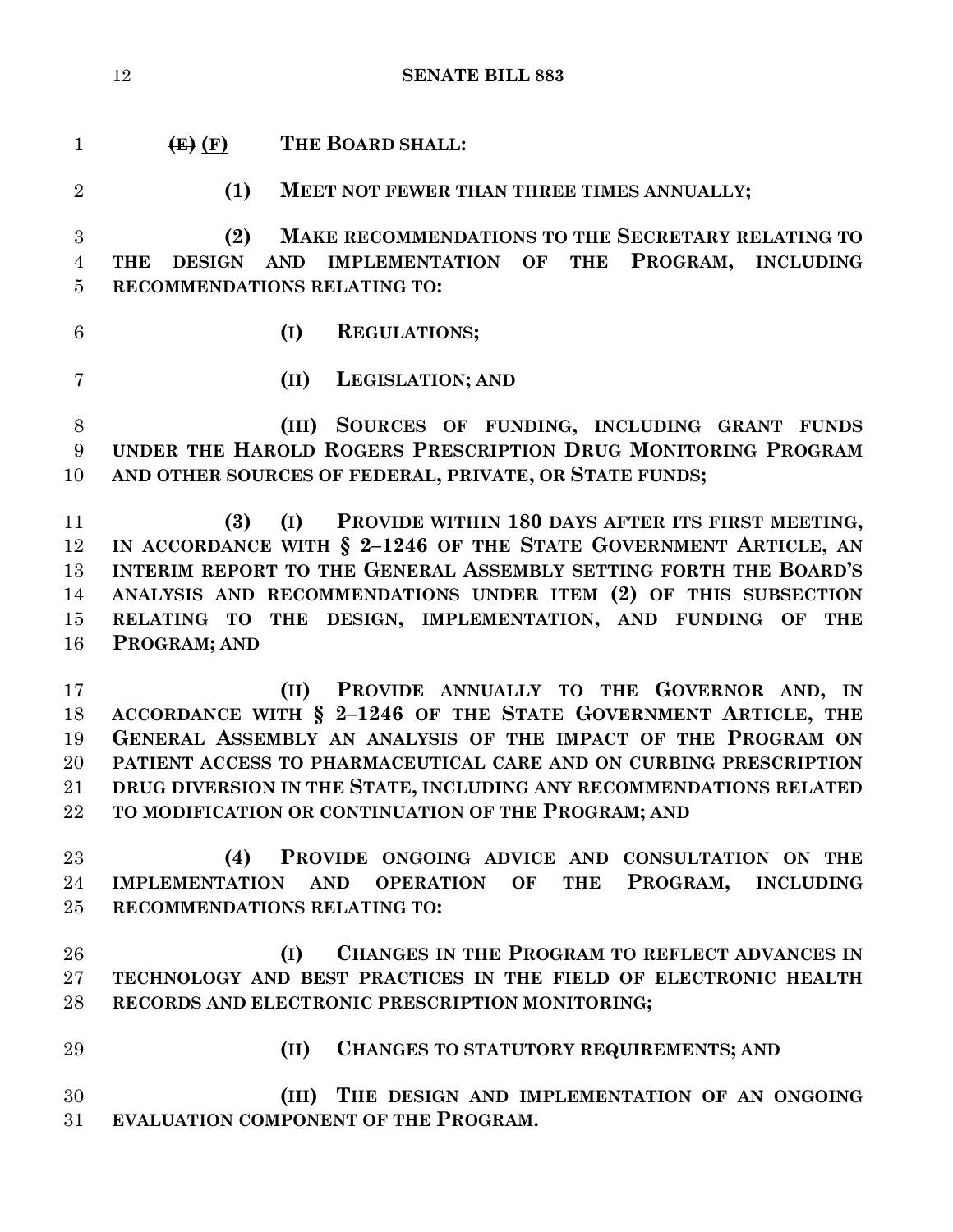**(G) THE SECRETARY AND THE BOARD SHALL CONSULT WITH STAKEHOLDERS AND PROFESSIONALS KNOWLEDGEABLE ABOUT PRESCRIPTION DRUG MONITORING PROGRAMS AS APPROPRIATE TO OBTAIN INPUT AND GUIDANCE ABOUT IMPLEMENTATION OF THE PROGRAM. 21–2A–06. (A) PRESCRIPTION MONITORING DATA: (1) ARE CONFIDENTIAL AND PRIVILEGED, AND NOT SUBJECT TO DISCOVERY, SUBPOENA, OR OTHER MEANS OF LEGAL COMPULSION IN CIVIL LITIGATION; (2) ARE NOT PUBLIC RECORDS; AND (3) EXCEPT AS PROVIDED IN SUBSECTIONS (B) AND (D) OF THIS SECTION OR AS OTHERWISE PROVIDED BY LAW, MAY NOT BE DISCLOSED TO ANY PERSON. (B) THE PROGRAM SHALL DISCLOSE PRESCRIPTION MONITORING DATA, IN ACCORDANCE WITH REGULATIONS ADOPTED BY THE SECRETARY, TO: (1) A PRESCRIBER, OR ANY OTHER PERSON A LICENSED HEALTH CARE PRACTITIONER AUTHORIZED BY THE PRESCRIBER, IN CONNECTION WITH THE MEDICAL CARE OF A PATIENT; (2) A DISPENSER, OR ANY OTHER PERSON A LICENSED HEALTH CARE PRACTITIONER AUTHORIZED BY THE DISPENSER, IN CONNECTION WITH THE DISPENSING OF A MONITORED PRESCRIPTION DRUG; (3) A FEDERAL LAW ENFORCEMENT AGENCY OR A STATE OR LOCAL LAW ENFORCEMENT AGENCY, ON ISSUANCE OF A SUBPOENA, FOR THE PURPOSE OF FURTHERING AN EXISTING BONA FIDE INDIVIDUAL INVESTIGATION; (4) A LICENSING ENTITY, ON ISSUANCE OF AN ADMINISTRATIVE SUBPOENA VOTED ON BY A QUORUM OF THE BOARD OF THE LICENSING ENTITY, FOR THE PURPOSES OF FURTHERING AN EXISTING BONA FIDE INDIVIDUAL INVESTIGATION; (5) A REHABILITATION PROGRAM UNDER A HEALTH OCCUPATIONS BOARD, ON ISSUANCE OF AN ADMINISTRATIVE SUBPOENA;**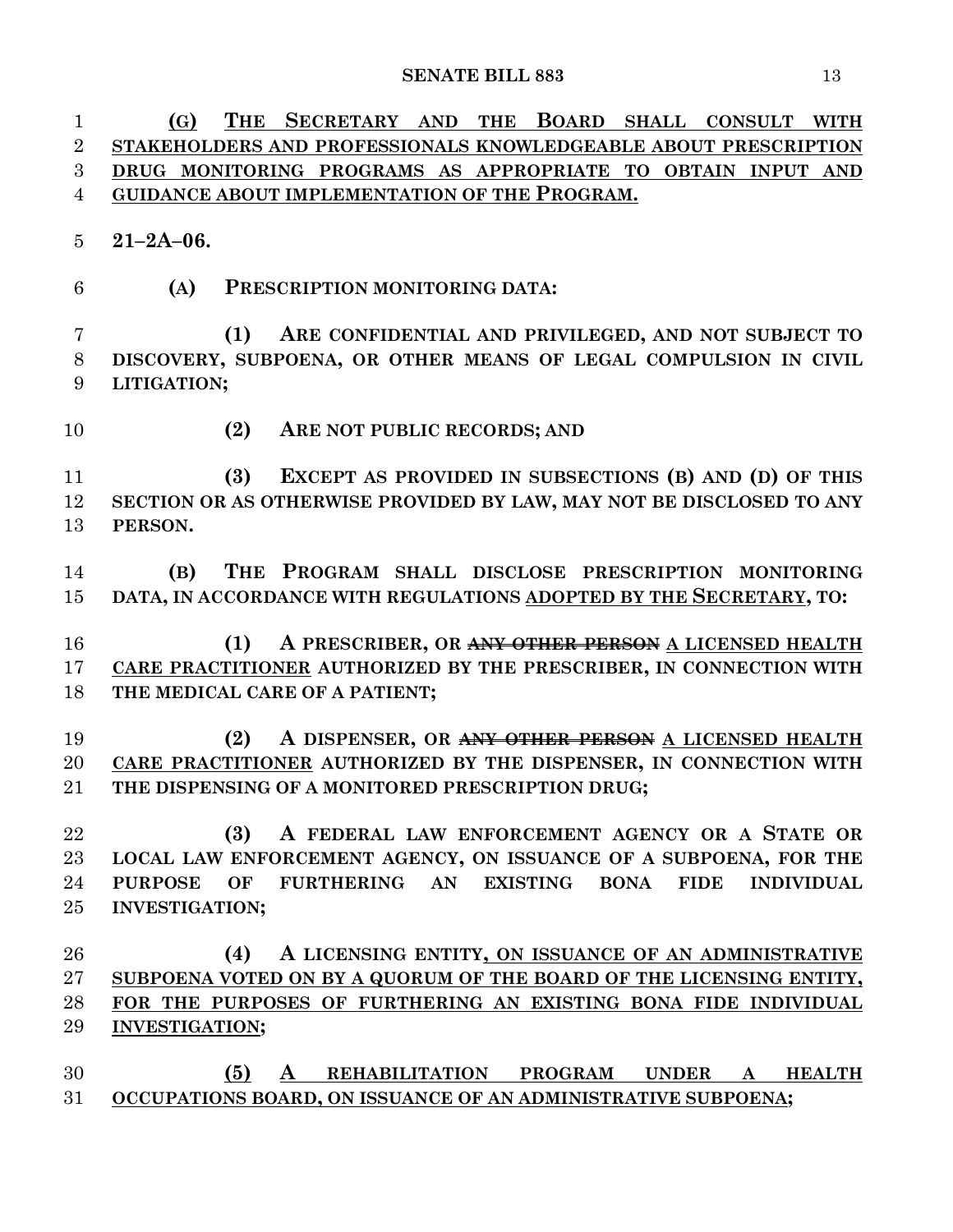**(5) (6) A PATIENT WITH RESPECT TO PRESCRIPTION MONITORING DATA ABOUT THE PATIENT; (6) (7) AN SUBJECT TO SUBSECTION (G) OF THIS SECTION, THE AUTHORIZED ADMINISTRATOR OF ANOTHER STATE'S PRESCRIPTION DRUG MONITORING PROGRAM; OR (7) (8) A UNIT THE FOLLOWING UNITS OF THE DEPARTMENT, ON APPROVAL OF THE SECRETARY, FOR THE PURPOSE OF FURTHERING AN EXISTING BONA FIDE INDIVIDUAL INVESTIGATION: (I) THE OFFICE OF THE CHIEF MEDICAL EXAMINER; (II) THE MARYLAND MEDICAL ASSISTANCE PROGRAM; (III) THE OFFICE OF THE INSPECTOR GENERAL; AND (IV) THE OFFICE OF HEALTH CARE QUALITY; OR (9) THE TECHNICAL ADVISORY COMMITTEE ESTABLISHED UNDER § 21–2A–07 OF THIS SUBTITLE FOR THE PURPOSES SET FORTH IN SUBSECTION (C) OF THIS SECTION. (C) BEFORE THE PROGRAM DISCLOSES INFORMATION UNDER SUBSECTION (B)(3), (4), (5), (7), OR (8) OF THIS SECTION, THE TECHNICAL ADVISORY COMMITTEE TO THE PROGRAM SHALL: (1) REVIEW THE REQUESTS FOR INFORMATION; (2) PROVIDE CLINICAL GUIDANCE AND INTERPRETATION OF THE INFORMATION REQUESTED TO THE SECRETARY TO ASSIST IN THE SECRETARY'S DECISION ON HOW TO RESPOND TO A JUDICIAL SUBPOENA, ADMINISTRATIVE SUBPOENA, OR OTHER REQUEST; AND (3) PROVIDE CLINICAL GUIDANCE AND INTERPRETATION OF THE INFORMATION REQUESTED TO THE AUTHORIZED RECIPIENT OF THE INFORMATION. (C) (D) EXCEPT AS PROVIDED BY REGULATIONS ADOPTED BY THE SECRETARY, A PERSON WHO RECEIVES PRESCRIPTION MONITORING DATA FROM THE PROGRAM MAY NOT DISCLOSE THE DATA. (D) (E) (1) IN ADDITION TO THE DISCLOSURES REQUIRED UNDER SUBSECTION (B) OF THIS SECTION, THE PROGRAM MAY DISCLOSE**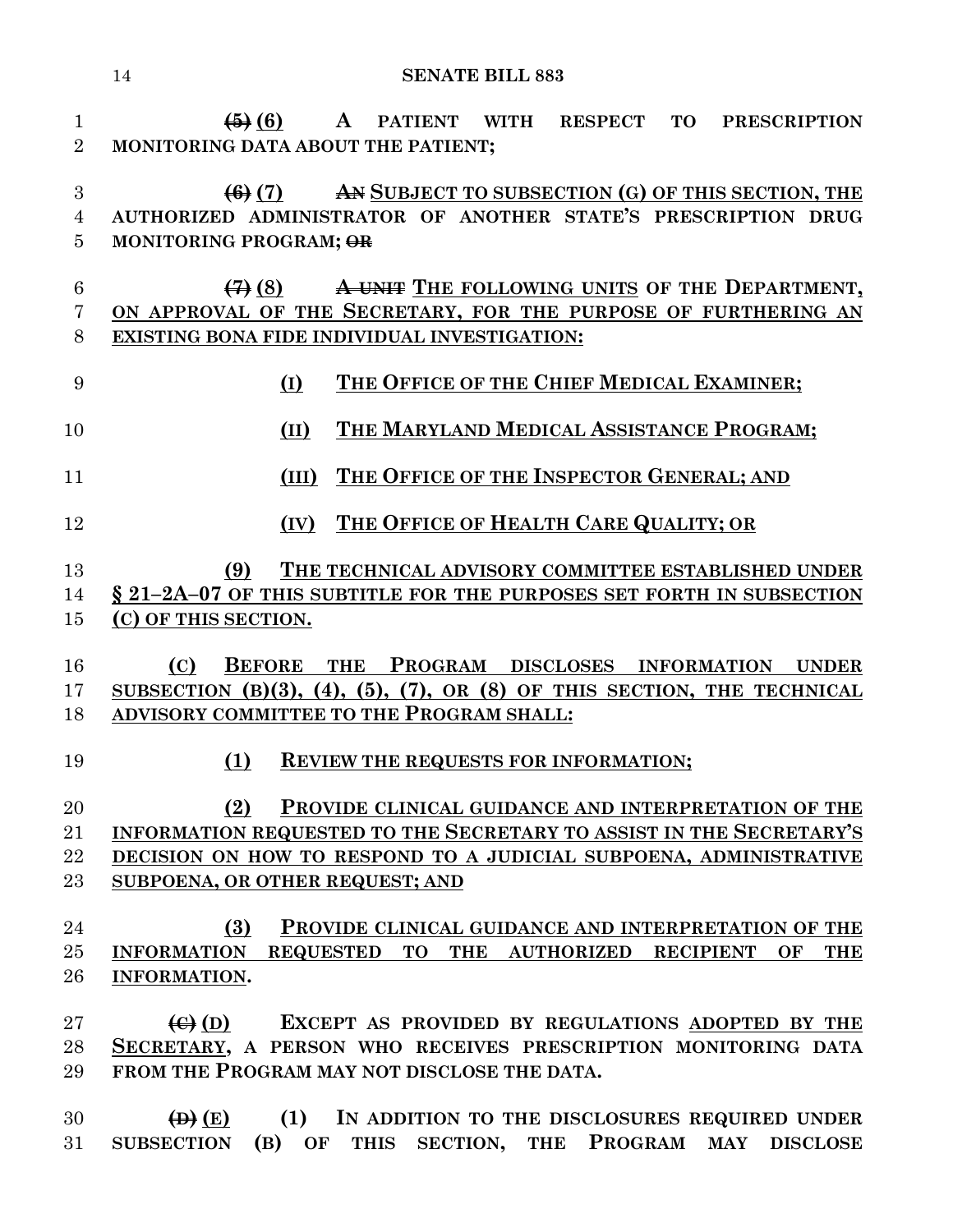**PRESCRIPTION MONITORING DATA FOR RESEARCH, ANALYSIS, PUBLIC** 

 **REPORTING, AND EDUCATION: (I) AFTER REDACTION OF ALL INFORMATION THAT COULD IDENTIFY A PATIENT, PRESCRIBER, DISPENSER, OR ANY OTHER INDIVIDUAL; AND (II) IN ACCORDANCE WITH REGULATIONS ADOPTED BY THE SECRETARY. (2) THE SECRETARY MAY REQUIRE SUBMISSION OF AN ABSTRACT EXPLAINING THE SCOPE AND PURPOSE OF THE RESEARCH, ANALYSIS, PUBLIC REPORTING, OR EDUCATION BEFORE DISCLOSING PRESCRIPTION MONITORING DATA UNDER THIS SUBSECTION. (E) (F) THE OFFICE OF THE ATTORNEY GENERAL MAY SEEK APPROPRIATE INJUNCTIVE OR OTHER RELIEF TO MAINTAIN THE CONFIDENTIALITY OF PRESCRIPTION MONITORING DATA AS REQUIRED UNDER THIS SECTION.**

**(F) (G) THE PROGRAM MAY:**

 **(1) PROVIDE PROVIDE PRESCRIPTION MONITORING DATA TO ANOTHER STATE'S PRESCRIPTION DRUG MONITORING PROGRAM, PROVIDED ONLY IF THE OTHER STATE'S PRESCRIPTION DRUG MONITORING PROGRAM AGREES TO USE THE PRESCRIPTION MONITORING DATA IN A MANNER CONSISTENT WITH THE PROVISIONS OF THIS SUBTITLE;.**

#### **(H) THE PROGRAM MAY:**

 **(2) (1) REQUEST AND RECEIVE PRESCRIPTION MONITORING DATA FROM ANOTHER STATE'S PRESCRIPTION DRUG MONITORING PROGRAM AND USE THE PRESCRIPTION MONITORING DATA IN A MANNER CONSISTENT WITH THE PROVISIONS OF THIS SUBTITLE; AND**

 **(3) (2) DEVELOP THE CAPABILITY TO TRANSMIT PRESCRIPTION MONITORING DATA TO AND RECEIVE PRESCRIPTION MONITORING DATA FROM OTHER PRESCRIPTION DRUG MONITORING PROGRAMS EMPLOYING THE STANDARDS OF INTEROPERABILITY.**

 **(G) (I) THE PROGRAM MAY ENTER INTO WRITTEN AGREEMENTS WITH OTHER STATES' PRESCRIPTION DRUG MONITORING PROGRAMS FOR THE PURPOSE OF ESTABLISHING THE TERMS AND CONDITIONS FOR SHARING PRESCRIPTION MONITORING DATA UNDER THIS SECTION.**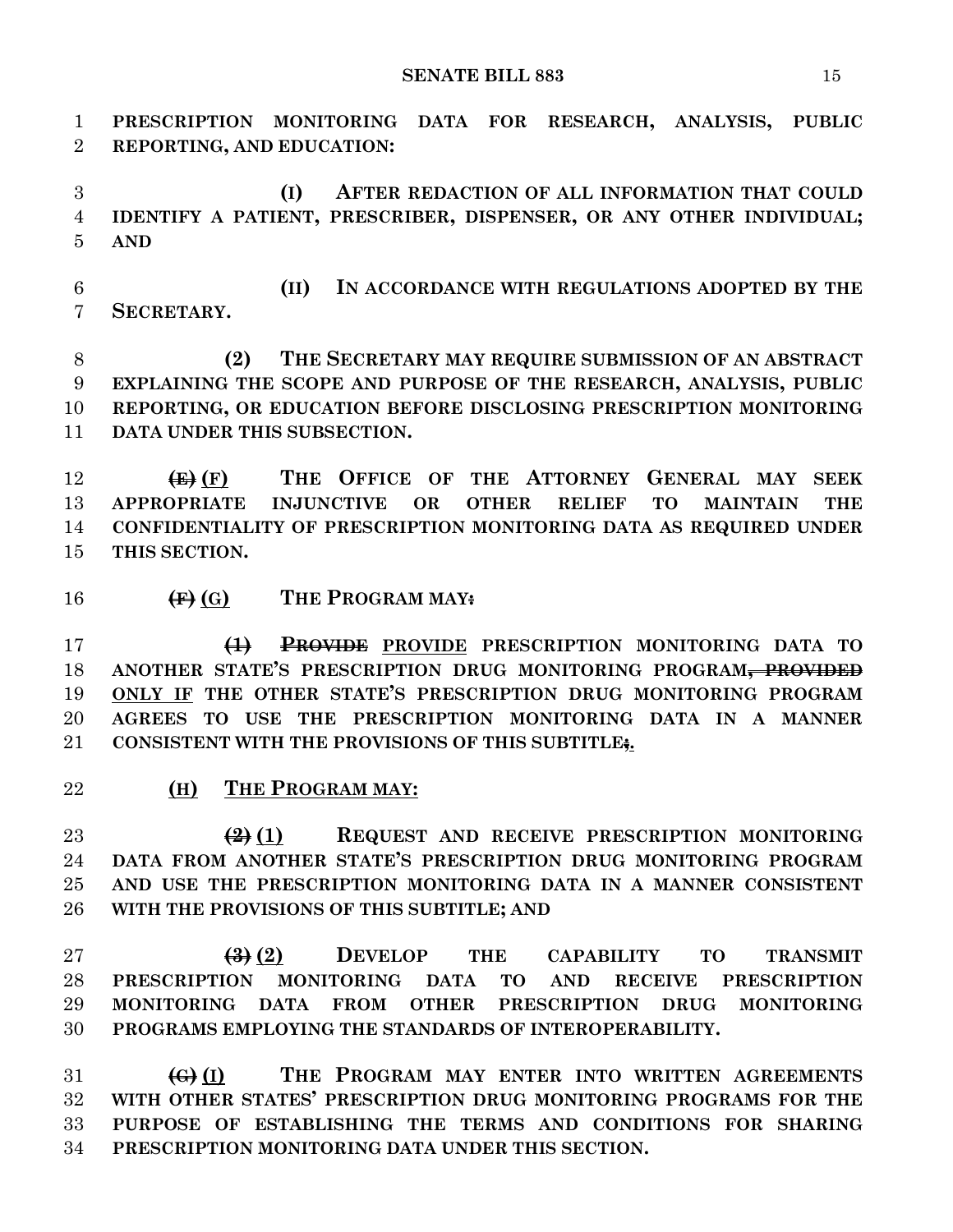**(J) PRESCRIPTION MONITORING DATA MAY NOT BE USED AS THE BASIS FOR IMPOSING CLINICAL PRACTICE STANDARDS. 21–2A–07. (A) THERE IS A TECHNICAL ADVISORY COMMITTEE TO THE PROGRAM. (B) THE PURPOSE OF THE TECHNICAL ADVISORY COMMITTEE IS TO REVIEW REQUESTS FOR INFORMATION FROM THE PROGRAM UNDER § 21–2A–06(B)(3), (4), (5), (7), AND (8) OF THIS SUBTITLE. (C) THE TECHNICAL ADVISORY COMMITTEE CONSISTS OF THE FOLLOWING MEMBERS, APPOINTED BY THE SECRETARY: (1) A BOARD CERTIFIED ANESTHESIOLOGIST LICENSED AND PRACTICING IN THE STATE, NOMINATED BY THE MARYLAND SOCIETY OF ANESTHESIOLOGISTS; (2) A CERTIFIED ADDICTION MEDICINE SPECIALIST LICENSED AND PRACTICING IN THE STATE, NOMINATED BY THE MARYLAND SOCIETY FOR ADDICTION MEDICINE; (3) A PHARMACIST LICENSED AND PRACTICING IN THE STATE; (4) A MEDICAL PROFESSIONAL, LICENSED AND PRACTICING IN THE STATE, WHO IS TREATING CANCER PATIENTS; AND (5) A BOARD CERTIFIED PHYSICIAN SPECIALIZING IN THE TREATMENT OF PATIENTS WITH PAIN, LICENSED AND PRACTICING IN THE STATE, NOMINATED BY THE MARYLAND SOCIETY OF PHYSICAL MEDICINE AND REHABILITATION. 21–2A–08. (A) THE WITH RESPECT TO THE ADMINISTRATION AND OPERATION OF THE PROGRAM, THE DEPARTMENT AND ITS AGENTS AND EMPLOYEES ARE NOT SUBJECT TO LIABILITY ARISING FROM: (1) THE INACCURACY OF ANY INFORMATION SUBMITTED TO THE PROGRAM IN ACCORDANCE WITH THIS SUBTITLE; OR (2) THE UNAUTHORIZED USE OR DISCLOSURE OF PRESCRIPTION MONITORING DATA PROVIDED TO BY A PERSON TO WHOM THE PROGRAM WAS**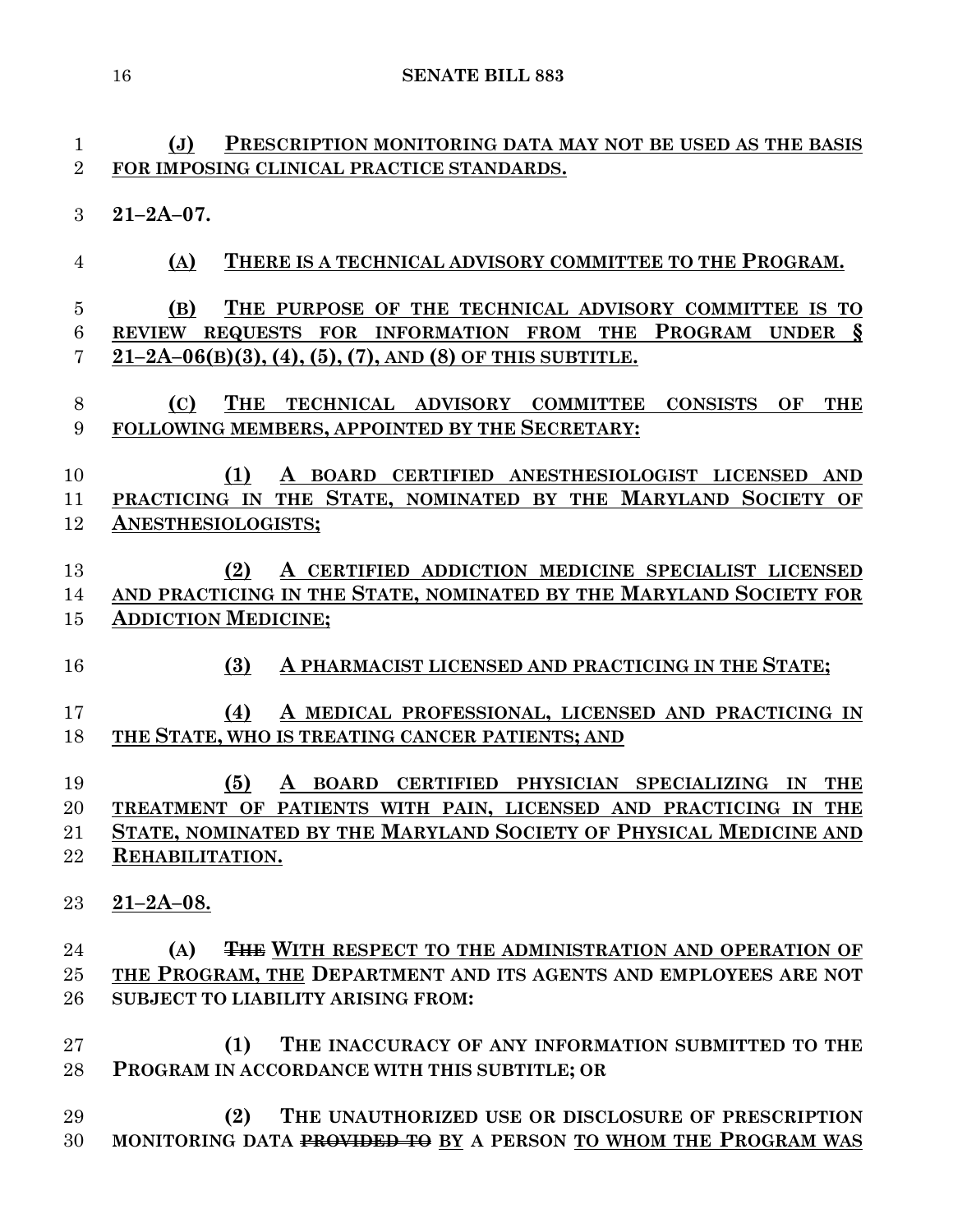**AUTHORIZED TO PROVIDE THE PRESCRIPTION MONITORING DATA UNDER THIS SUBTITLE.**

 **(B) A PRESCRIBER OR DISPENSER, ACTING IN GOOD FAITH, IS NOT SUBJECT TO LIABILITY OR DISCIPLINARY ACTION ARISING SOLELY FROM:**

 **(1) REQUESTING OR RECEIVING, OR FAILING TO REQUEST OR RECEIVE, PRESCRIPTION MONITORING DATA FROM THE PROGRAM; OR** 

 **(2) ACTING, OR FAILING TO ACT, ON THE BASIS OF PRESCRIPTION MONITORING DATA PROVIDED BY THE PROGRAM.**

**21–2A–08. 21–2A–09.**

 **(A) A DISPENSER WHO KNOWINGLY FAILS TO SUBMIT PRESCRIPTION MONITORING DATA TO THE PROGRAM AS REQUIRED UNDER THIS SUBTITLE SHALL BE SUBJECT TO A CIVIL PENALTY NOT EXCEEDING \$500 FOR EACH FAILURE TO SUBMIT REQUIRED INFORMATION.**

# **(B) A PRESCRIBER OR DISPENSER WHO KNOWINGLY VIOLATES ANY PROVISION OF THIS SUBTITLE IS LIABLE FOR:**

- 
- **(1) ACTUAL DAMAGES; AND**
- 
- **(2) REASONABLE ATTORNEY'S FEES.**

 **(C) (B) (1) A PERSON WHO KNOWINGLY DISCLOSES OR USES DISCLOSES, USES, OBTAINS, OR ATTEMPTS TO OBTAIN BY FRAUD OR DECEIT, PRESCRIPTION MONITORING DATA IN VIOLATION OF THIS SUBTITLE SHALL BE GUILTY OF A MISDEMEANOR AND ON CONVICTION IS SUBJECT TO IMPRISONMENT NOT EXCEEDING 1 YEAR OR A FINE NOT EXCEEDING \$10,000 OR BOTH.**

 **(2) IN ADDITION TO THE PENALTIES UNDER PARAGRAPH (1) OF THIS SUBSECTION, A PRESCRIBER OR DISPENSER WHO KNOWINGLY DISCLOSES OR USES PRESCRIPTION MONITORING DATA IN VIOLATION OF THIS SUBTITLE SHALL BE SUBJECT TO DISCIPLINARY ACTION BY THE APPROPRIATE LICENSING ENTITY.**

 **(3) THE RELEASE OF PRESCRIPTION MONITORING DATA BY A PRESCRIBER OR DISPENSER TO A LICENSED HEALTH CARE PROFESSIONAL SOLELY FOR TREATMENT PURPOSES IN A MANNER OTHERWISE CONSISTENT WITH STATE AND FEDERAL LAW IS NOT A VIOLATION OF THIS SUBTITLE.**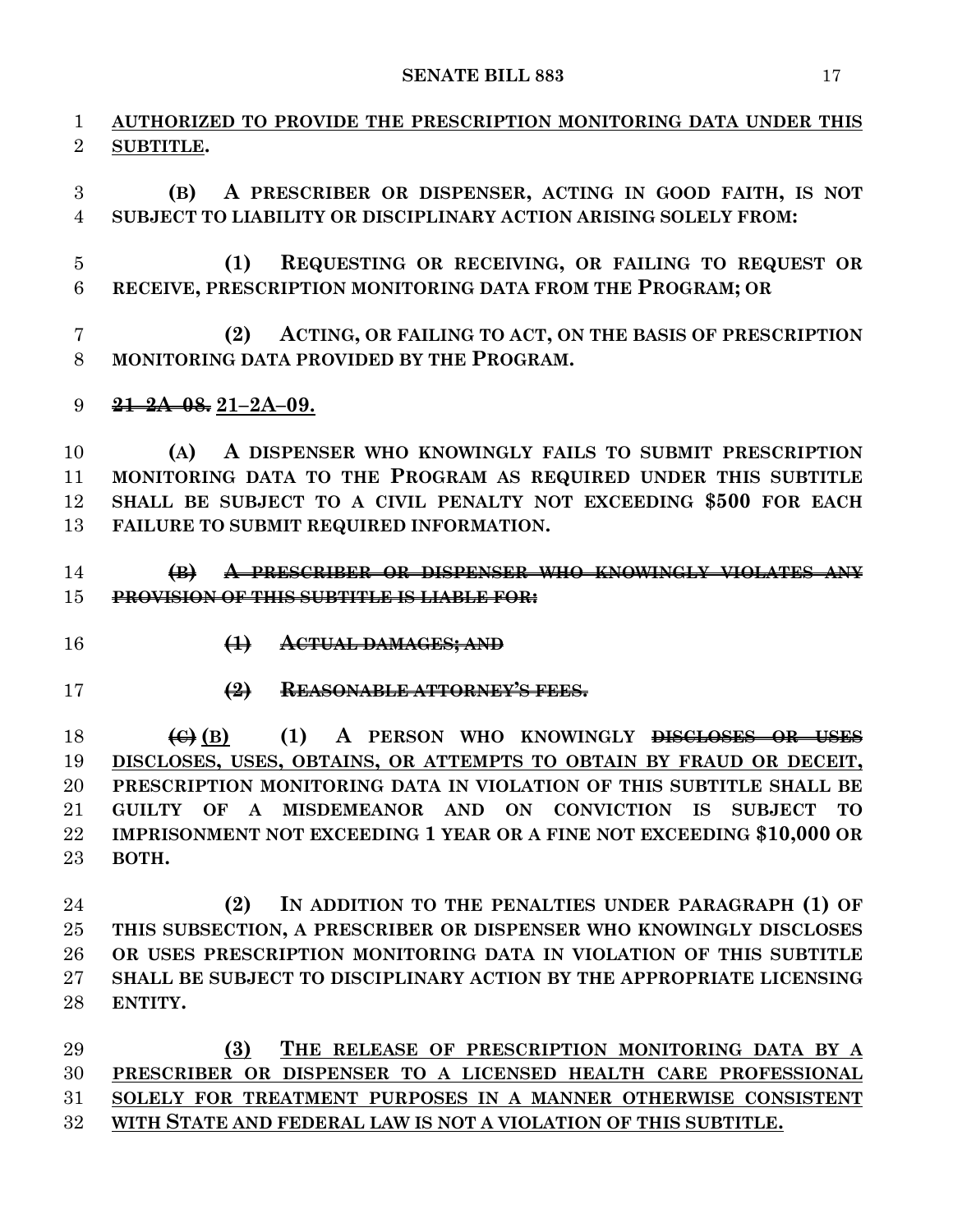**21–2A–09. 21–2A–10.**

 **SUBJECT TO THE EVALUATION AND REESTABLISHMENT PROVISIONS OF THE MARYLAND PROGRAM EVALUATION ACT, THIS SUBTITLE AND ALL REGULATIONS ADOPTED UNDER THIS SUBTITLE SHALL TERMINATE AND BE OF NO EFFECT AFTER JULY 1, 2016.**

## **Article – State Government**

8–403.

 (a) On or before December 15 of the 2nd year before the evaluation date of a governmental activity or unit, the Legislative Policy Committee, based on a preliminary evaluation, may waive as unnecessary the evaluation required under this section.

 (b) Except as otherwise provided in subsection (a) of this section, on or before the evaluation date for the following governmental activities or units, an evaluation shall be made of the following governmental activities or units and the statutes and regulations that relate to the governmental activities or units:

# **(54) PRESCRIPTION DRUG MONITORING PROGRAM IN THE DEPARTMENT OF HEALTH AND MENTAL HYGIENE (§ 21–2A–02 OF THE HEALTH – GENERAL ARTICLE: JULY 1, 2015);**

 SECTION 3. AND BE IT FURTHER ENACTED, That the terms of the initial appointed members of the Advisory Board on Prescription Drug Monitoring established under Section 2 of this Act shall expire as follows:

- (1) four members in 2013;
- (2) four members in 2014; and
- (3) three members in 2015.

 SECTION 4. AND BE IT FURTHER ENACTED, That the Prescription Drug Monitoring Program established under Section 2 of this Act shall develop a mechanism to allow a patient or the patient's prescriber to correct erroneous data reported to the Program relating to the patient's prescription history.

 SECTION 5. AND BE IT FURTHER ENACTED, That, on or before December 1, 2012, the Department and the Advisory Board on Prescription Drug Monitoring established under Section 2 of this Act shall report to the Governor and, in accordance with § 2–1246 of the State Government Article, the Senate Finance Committee and the House Health and Government Operations Committee on: